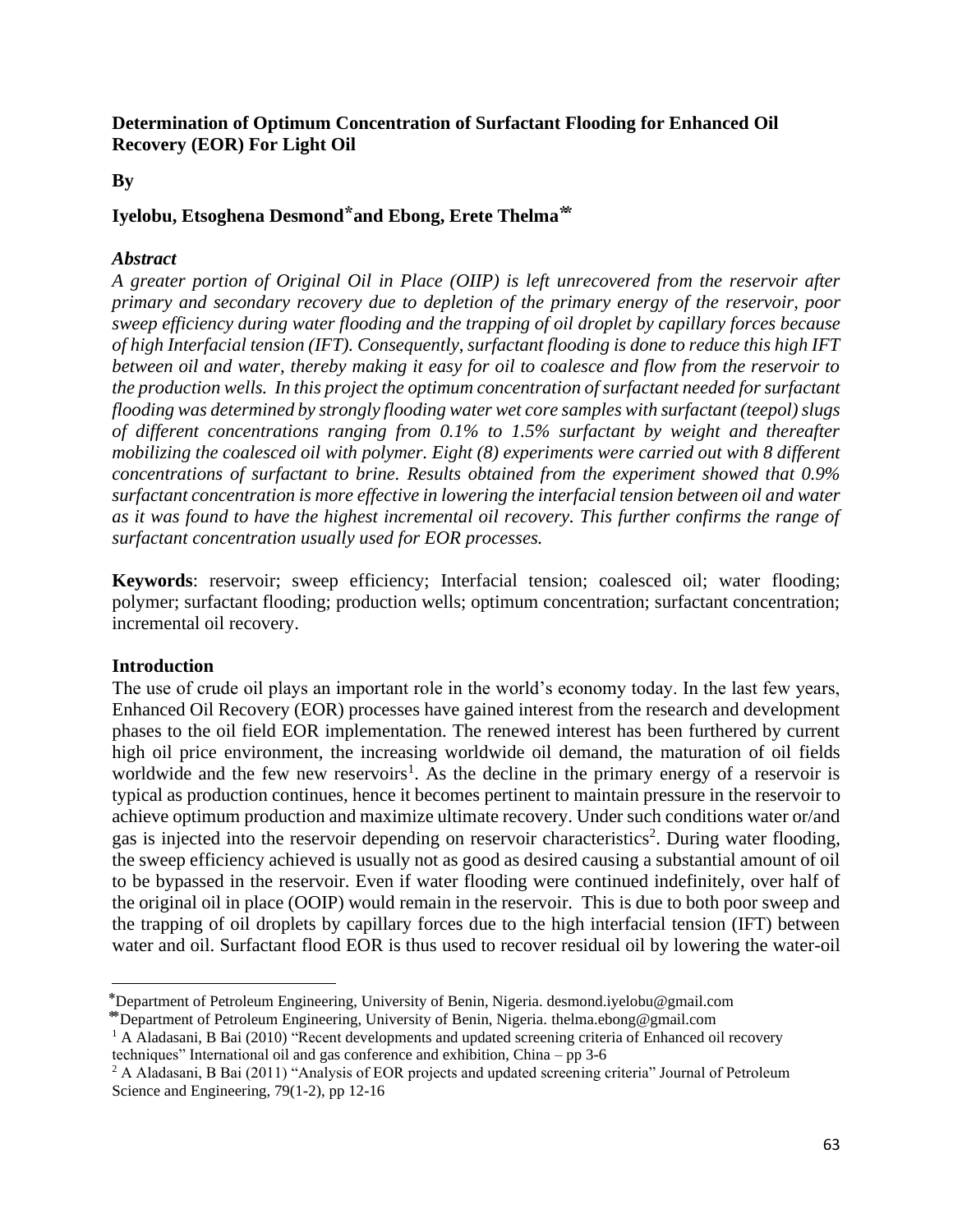interfacial tension, eliminating, or reducing the capillary forces, reducing the water-oil mobility ratio and by boosting the natural energy in the reservoir, resulting to the recovery of large and economical quantities of remaining oil in place.

Surfactants have been investigated for use in enhanced oil recovery for over 40years. Early work focused on the injection of micro emulsions containing high concentrations of surfactant, cosolvent, and oil<sup>3</sup>, which while technically successful was not economically viable due to the high chemical costs and low oil price at the time. Later work focused on reducing the amount of chemical required and emphasized low concentration aqueous surfactant solutions with polymer added for mobility control rather than the injection of a micro emulsion. Another trend in the literature involves a more empirical approach, whereby the chemicals (which may include one or more surfactants, co-solvent, alkali, etc.) observed to exhibit the lowest IFT given the investigated crude, reservoir temperature, and often formation salinity is taken as optimum, and a surfactantpolymer slug is injected at these conditions<sup>4</sup>. Major weaknesses of this approach include; lack of robustness to measurement error and local heterogeneities and susceptibility of surfactant to phase trapping. Wu studied the surfactant flooding optimization for several field scale projects<sup>5</sup>. His focus was primarily on onshore sandstone reservoirs, and his optimization study focused on chemical concentrations, slug sizes, and adsorption. In addition, an economic analysis was used to determine the optimum design. He concluded that a large surfactant slug size at low concentrations was the optimum design. However, it is important to understand that his results were heavily dependent on the low price of oil at the time of his study and on an assumed very low value of surfactant adsorption.

When a surfactant solution has been injected into the reservoir, the injected solution effectively controls the phase behaviour properties in the oil reservoir, thus mobilizing the trapped crude oil by lowering the IFT between the injected liquid and the oil. The oil bank will start to flow and mobilize any residual oil in front of the bank. Re-trapping of the oil bank is prevented by the surfactant slug flowing behind. Nowadays many mature reservoirs under water flood have decreasing production rates despite having 50-75% of the original oil in place left inside the reservoir<sup>6</sup>. In such cases, it is likely that surfactant flooding can increase the economic productivity. To achieve low residual oil saturations when neglecting wettability alteration by surfactants, the interfacial tension must be reduced from oil-brine values of about 20-30 mN/m to 0.001-0.01 mN/m<sup>7</sup>. The surfactant-brine-oil phase behaviour is strongly affected by the salinity of the brine<sup>8</sup>. The structure of a surfactant also determines its solubility in either brine or oil,

<sup>3</sup> W.B. Gogary, R.W Olson (1962) "use of microemulsions in iscible-type oil recovery procedure" U.S. Patent No. 3,254,714 google scholar

*<sup>4</sup>* Gao, S., Li, H. and Li, H. (1995) 'Laboratory investigation of combination of alkali/surfactant/polymer technology for Daqing EOR', SPE Resrv. Engg., Vol. 10, pp.194–197

*<sup>5</sup>* Gao, S., Li, H., Yang, Z., Pitts, M.J., Harry, S. and Kon, W. (1996) 'Alkaline-surfactant-polymer pilot performance of the West Central Saertu, Daqing oil field', SPE Reserv. Eng., Vol. 11, pp.181–188

*<sup>6</sup>* Lake, L. W (1989) "Enhanced oil recovery, Chapter 9-Micellar-Polymer flooding" Upper Saddle River, NJ,07458, Prentice-Hall Inc.

*<sup>7</sup>* Schramm, L. L.(2000): "Surfactants: Fundamentals and applications in the petroleum industry," Cambridge University Press, Cambridge, UK.

*<sup>8</sup> Tor Austad , Jess Milter (1996) " surfactant flooding in enhanced oil recovery- fundamentals and applications in the Petroleum industry"*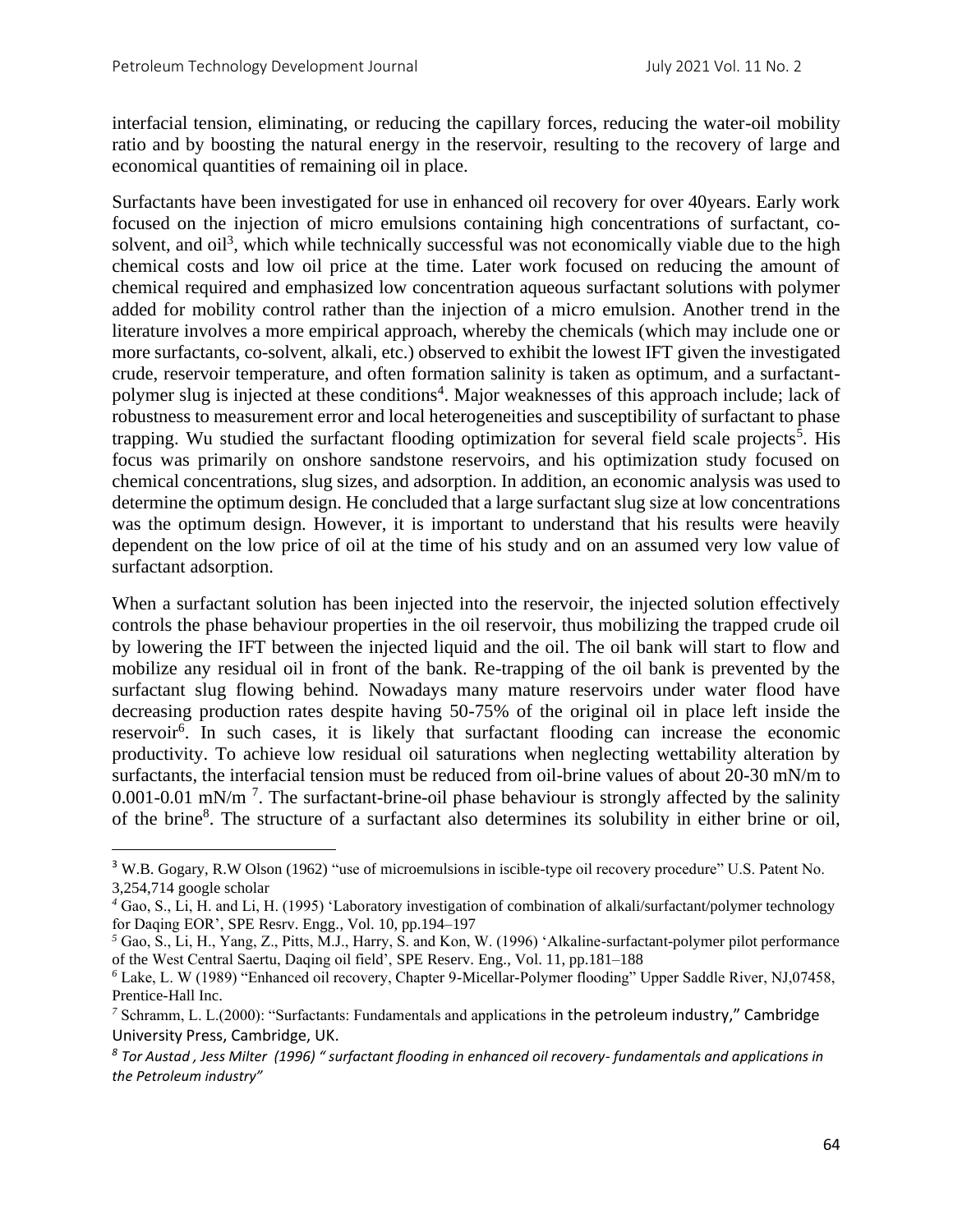increasing the importance of the non-polar end of the surfactant will increase oil solubility. This can be accomplished by increasing the non-polar molecular weight, decreasing the tail branching, decreasing the number of polar groups, and decreasing the strength of the polar part of the surfactant  $9$ . Surfactant systems are sensitive to high temperature and high salinity therefore surfactants that can resist these conditions should be used<sup>10</sup>. Polymers are also often added to the injected surfactant solution, to increase viscosity, thus maintaining mobility control<sup>11</sup>. The optimization criterion in surfactant flooding is to maximize the amount of oil recovered, while minimizing the chemical cost. While it is necessary to reach low IFT for the surfactant system, minimizing only the IFT may not always coincide with optimal oil recovery, as low IFT is not the only essential condition to meet to get a successful and efficient oil recovery<sup>12</sup>. Attention to the optimal salinity is crucial to include as well $^{13}$ .

### **Materials and Methods**

### *Materials and Apparatus Used*

*Surfactan*t: Teepol, Gum Arabic Polymer: Used for mobilization, Brine: Water impregnated with salt, crude oil: A typical oil from the Niger Delta (light oil) with specific gravity 0.865, API gravity of  $32^{\circ}$  and dark brown in colour, core holder: It is used to hold the core. (bulk volume of 112.9 cc ), porous media: Glass beads, pump: Used to pump chemical slug into the core, beakers: A glass container used in holding fluid in the laboratory, Measuring cylinder: A piece of laboratory equipment used to accurately measure the volume of liquid, Electric mixer: Powered by an electric motor used for mixing, Magnetic stirrer: It is a laboratory device that employs a rotating magnetic field to cause a stir bar, Fann viscometer: An instrument used to measure the viscosity of liquids, stop watch: A time piece that can be started or stopped for exact timing, Electric weighing balance: It is used in weighing objects or substance in the laboratory.

### **Methods**

### *Standard and working Slugs*

The Chemical slug was prepared as follows.

i. Brine preparation: 2% brine by weight was dissolved in 98% water, stirred using the magnetic stirrer and filtered. The optimum salinity of a reservoir was 2%

*9* IBID

.

*<sup>10</sup>* D.W. Green, G.P. Willhite (1998) "Enhanced Oil Recovery", SPE textbook series, volume 6,Society of Petroleum Engineers, Richardson, Texas

*<sup>11</sup>* Ivonete, P. G., Maria, A., Luvizotto, J. M., Lucas, E.F (2007) "Polymer flooding: A sustainable enhanced oil recovery in the current scenario," presented at the Latin American & Caribbean Petroleum Engineering Conference, Buenos Aires, Argentina, SPE 107727

*<sup>12</sup>* Zohreh Fathi, W.Fred Ramirez (1987) " optimization of oil recovery process with boundary controls – A large scale non-linear maximization" Automatica, vol.23, iss3, pp 302-307

*<sup>13</sup>* Chinenye Clara Emegwalu (2009) " Enhanced Oil Recovery; Surfactant Flooding as a possibility for Norne E-Segment" Norwegian University of Science and Technology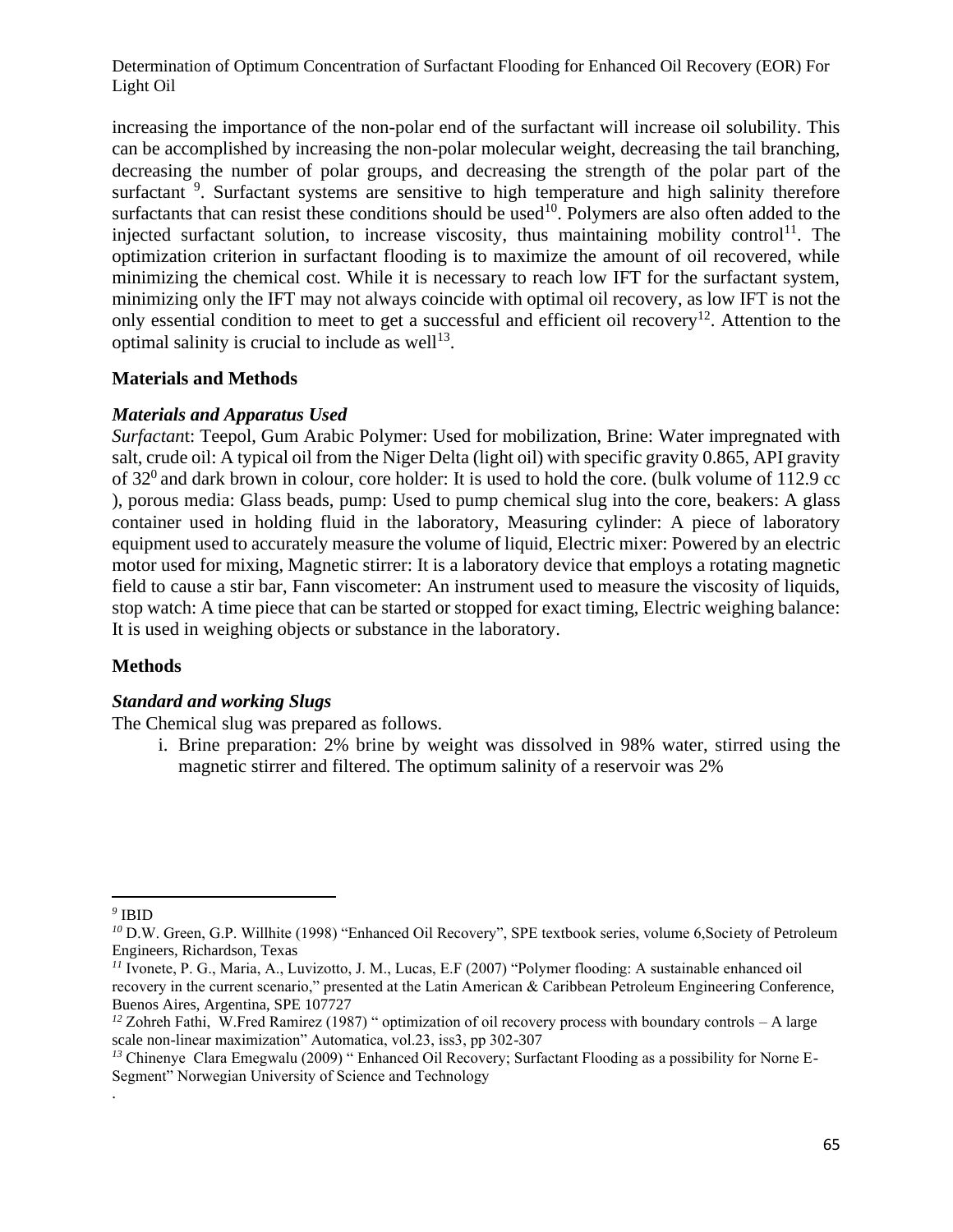

**Preparation**

ii. Polymer preparation: 10% by weight polymer (Gum Arabic) gotten from the tree was oven dried, milled to powder form and sieved. The sieved polymer was dissolved in 90% water and mixed with an electric stirrer. 10% Polymer with viscosity of 14cp was used for mobilization.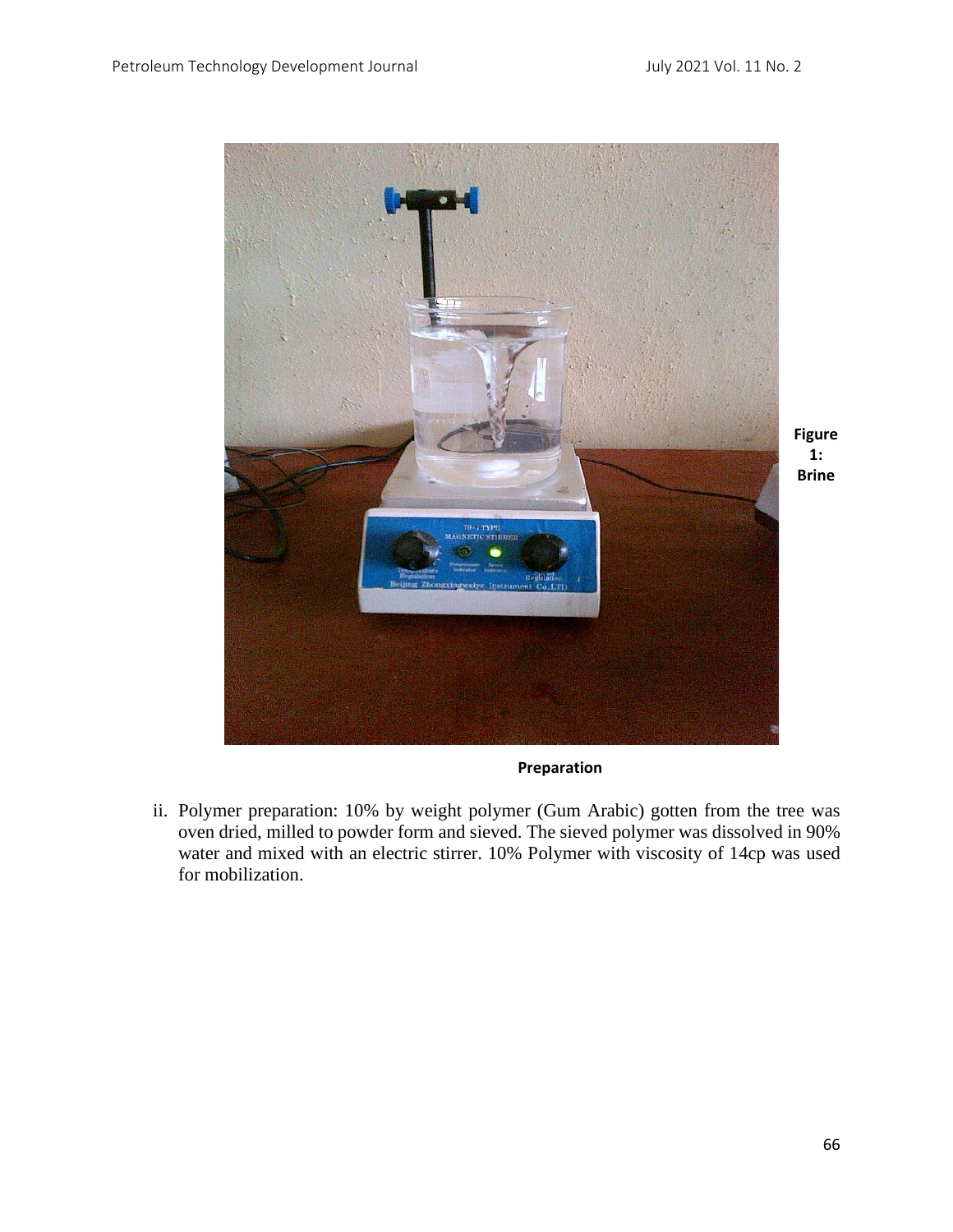

**Figure 2:** 

**Polymer preparation**

Surfactant preparation: 0.1%, 0.3%, 0.5%, 0.7%, 0.9%, 1.1%, 1.3%, 1.5% by weight of surfactant was added to prepared brine respectively.

**Observation**: As the percentage of surfactant increases, it takes a longer mixing time and more foam begins to appear during the mixing process.

### *Glass Beads Preparation*

 $-60 + 80$  microns beads size were washed and treated with 5% H<sub>2</sub>SO<sub>4</sub> solution to etch the glass beads. The glass beads were rinsed properly with enough water sieved and oven dried. The dry glass beads are now 100% water wet. The core holder was filled with glass beads, vibrated and compacted to achieve low permeability.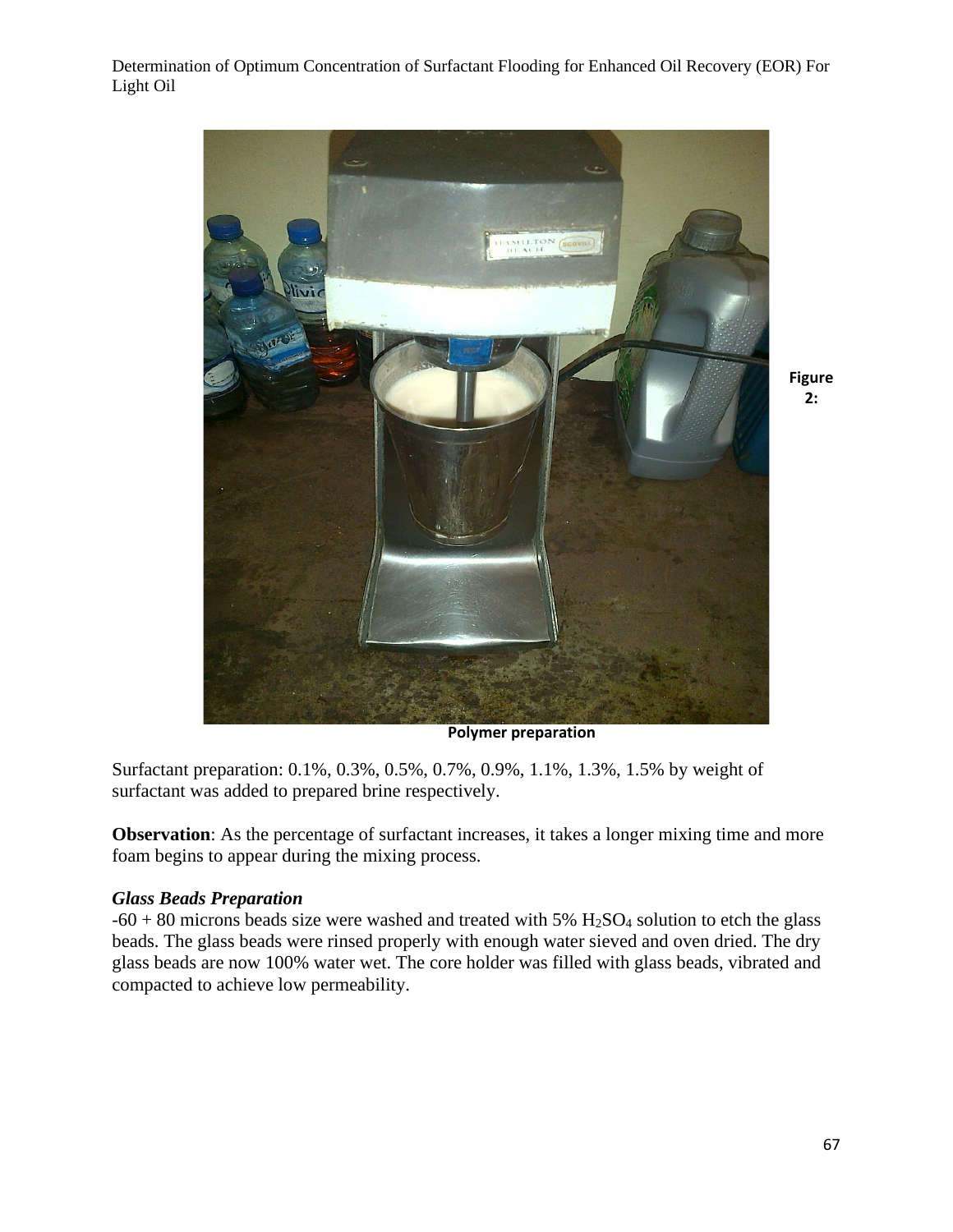

#### **Experimental Flooding Procedure**

**Figure 3: Experiment Schematic**

The core was flooded and saturated with 2% brine using Peristaltic pump. This was the imbibition process for the water wet core. The brine saturated core was flooded and saturated with oil by pumping in oil (to mimic migration of oil in the reservoir). The volume of water that was displaced from the core while oil was pumped in was measured. The volume of water collected equals the volume of oil in the core. After the oil saturation, the core was flooded with brine by pumping brine into the core. The quantity of oil recovered even after breakthrough was measured and recorded. The breakthrough time was also recorded. This was followed with the core been flooded with 0.1% surfactant concentration to recover the trapped oil after the water flooding. Low oil recovery was achieved because the surfactant dissolved in the oil to reduce the interfacial tension but didn't have the needed energy to push the oil out. The recovery was recorded and analyzed. The core was flooded with 10% polymer to water for mobility control after the surfactant flooding. The quantity of oil recovered was measured and recorded. These was repeated for the whole flooding procedure with freshly cleaned core sample, varying the concentration of surfactant to brine i.e. 0.3%,0.5%, 0.7%, 0.9%, 1.1%, 1.3%, 1.5% surfactant to brine by weight.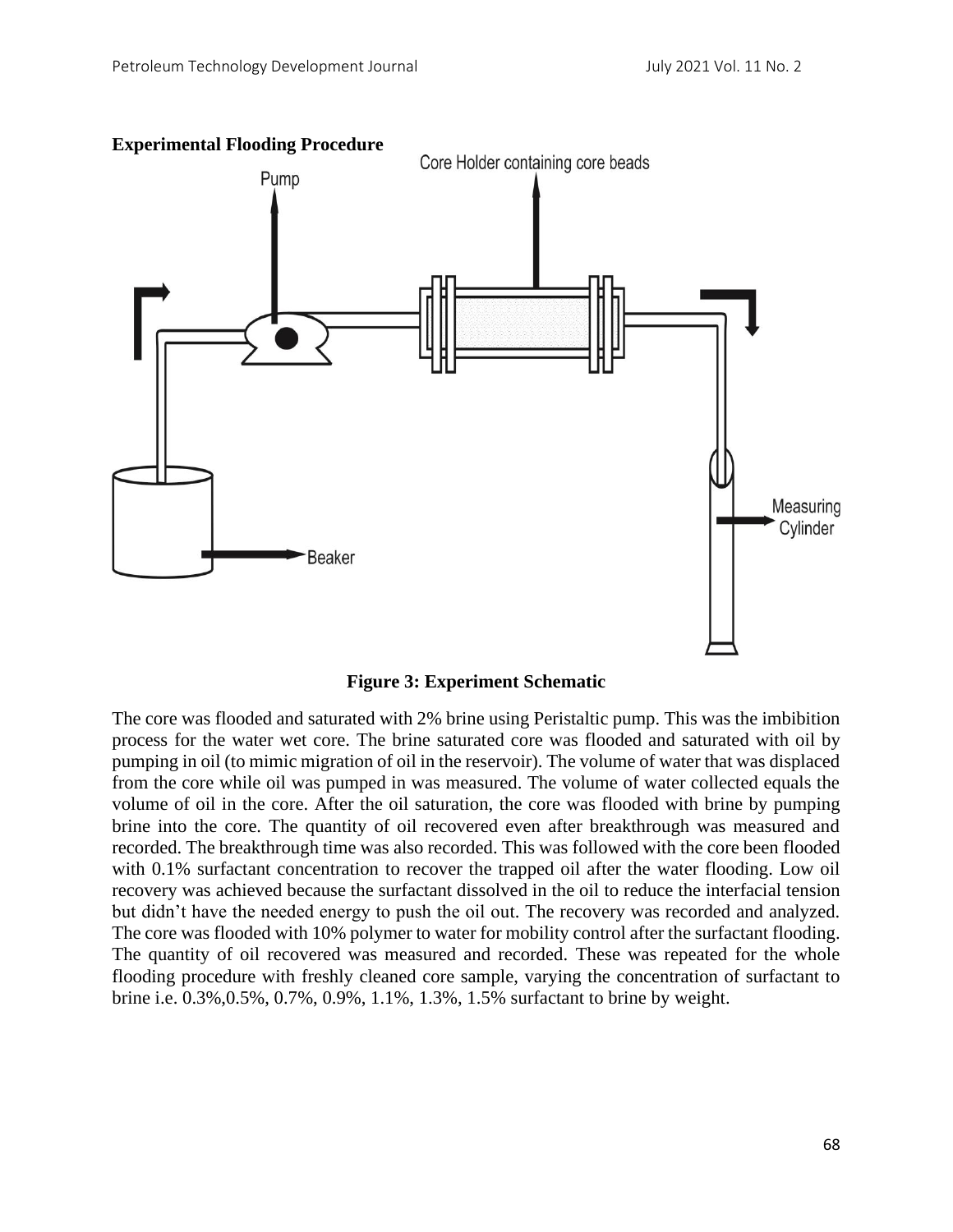

**Figure 5: Flooding process**

### **Results and Discussions**

The results obtained from the eight (8) different experiments are presented and discussed below. Each experimental result is depicted by Tables n,j; and while n is constant for each experiment, i ranges from i, ii and iii and a figure which represents the incremental oil recovery curve, which is a plot of oil production rate, cc/min against time, min.

### **Results**

Flooding was carried out; water was injected at intervals of 4 minutes. For each of these times, the water injected was equal to the volume of oil collected because of a steady state displacement.

Table a(i) shows the results obtained for injected water and produced oil during water flooding for the first experiment. At the early time of this process, appreciable oil recovery was recorded till the eight (8) minutes, after which oil recovery became insignificant. This necessitated the initiation of surfactant flooding as shown in table a(ii). It was observed that after twelve (12) minutes, there was no significant change in the cumulative oil produced and after the entire process, the oil recovered was 2.3cc. This made it imperative for the mobility of the displacing slug to be improved by introducing polymer to complement the recovery by IFT reduction. During this period, the capillary forces at the interface separating the oil and water are being lowered, resulting from the balance between the hydrophobic and hydrophilic portions of the surfactant. Table a (iii) shows the oil recovered by polymer flooding. This results as the viscosity of the mobilizing slug is increases, and this in turn improves the oil recovery. The oil produced when there was mobility control was 6.2cc compared to the 2.3cc recovery during the surfactant flooding. The flooding process ended when there no significant oil recovery. Figure 6 represents the incremental oil recovery curve, cc/min for experiment 1.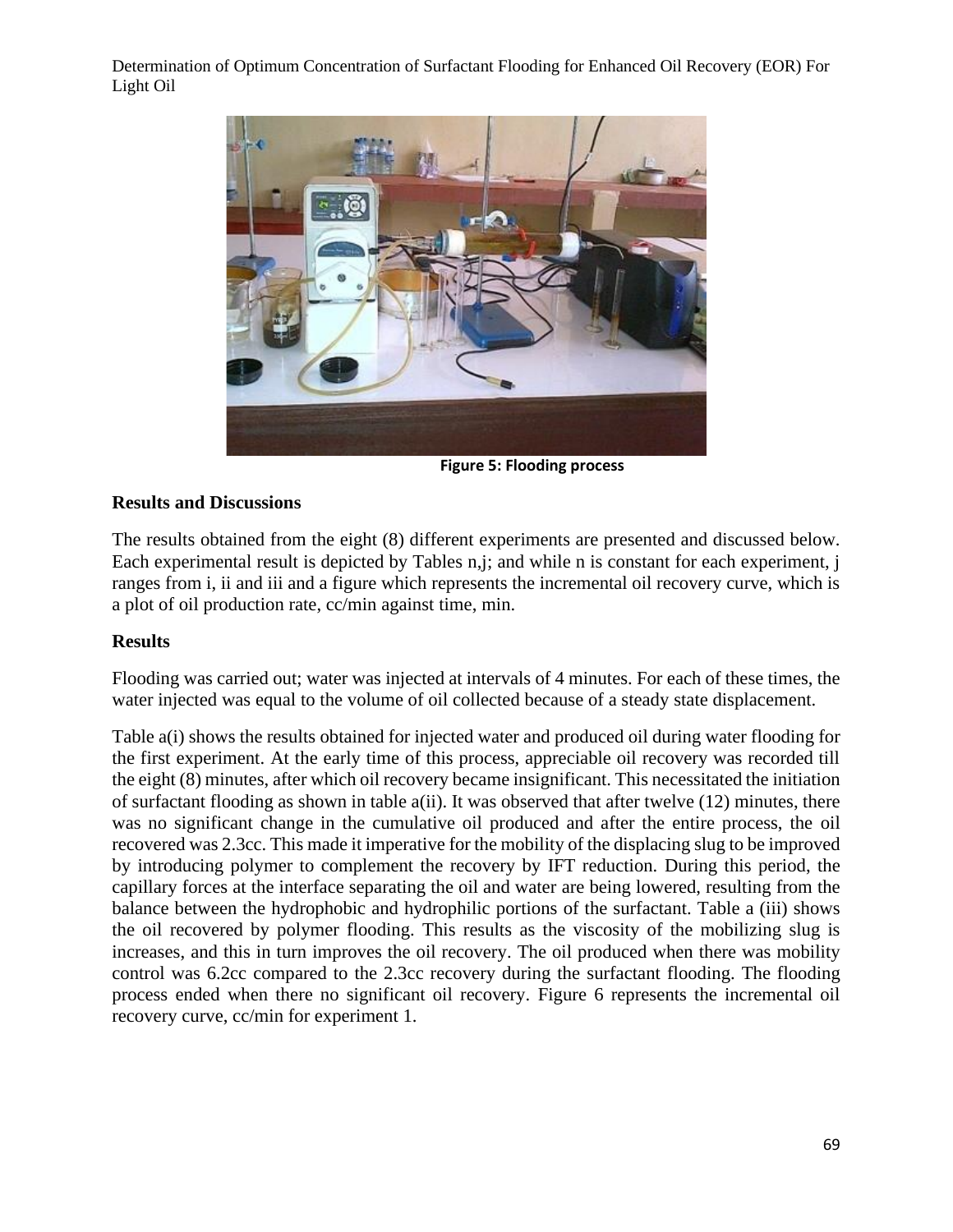|                         | <b>WATER FLOODING 1</b> |                    |            | BTT =7mins, 57secs           |                                    |                                       |                                                           |
|-------------------------|-------------------------|--------------------|------------|------------------------------|------------------------------------|---------------------------------------|-----------------------------------------------------------|
| S/N                     | mins                    | Time, Water,<br>cc | Oil,<br>cc | Water<br>saturation, Sw<br>% | <b>Frictional</b><br>flow, fw<br>% | <b>H2O</b><br>injected,PV<br>injected | <b>Cumulative</b><br>oil<br>recovery(Np),<br>%<br>OIIP(N) |
| 1                       | 4:00                    | $\mathbf 0$        | 9.0        | 21.3230                      | 0                                  | 0.2132                                | 22.9024                                                   |
| $\overline{2}$          | 8:00                    | 1.0                | 7.8        | 39.6904                      | 11.8243                            | 0.4215                                | 42.6304                                                   |
| 3                       | 12:00                   | 6.1                | 2.7        | 45.4961                      | 72.1284                            | 0.6298                                | 48.8662                                                   |
| $\overline{\mathbf{4}}$ | 16:00                   | 6.8                | 1.8        | 49.0852                      | 82.3529                            | 0.8332                                | 52.7211                                                   |
| 5                       | 20:00                   | 6.5                | 2.3        | 53.906                       | 76.8581                            | 1.0415                                | 57.8987                                                   |
| $6\phantom{1}6$         | 24:00                   | 7.9                | 1.1        | 55.7706                      | 91.2541                            | 1.2548                                | 59.9017                                                   |
| 7                       | 28:00                   | 7.9                | 0.9        | 57.1429                      | 93.4122                            | 1.4631                                | 61.3757                                                   |
| <b>TOTAL</b>            |                         |                    | 25.6       |                              |                                    |                                       |                                                           |

## **Table a(i) – Experiment 1 water flooding oil recovery**

# **Table a (ii) – Experiment 1 surfactant flooding oil recovery**

|                     | <b>SURFACTANT FLOODING 1, surfactant concentration = 0.1</b> |                                   |              |                                               |                                                     |  |  |
|---------------------|--------------------------------------------------------------|-----------------------------------|--------------|-----------------------------------------------|-----------------------------------------------------|--|--|
| <b>Time</b><br>mins | oil<br>recovered,<br>cc                                      | water/surfactant<br>collected, cc | Total,<br>cc | <b>PV,surfactant</b><br>injected<br><b>CC</b> | oil<br><b>Cumulative</b><br>recovery(Np), % OIIP(N) |  |  |
| 4:00                | 0.4                                                          | 8.4                               | 8.8          | 1.6798                                        | 62.4339                                             |  |  |
| 8:00                | 0.5                                                          | 8.3                               | 8.8          | 1.8966                                        | 63.7566                                             |  |  |
| 12:00               | 0.6                                                          | 8.2                               | 8.8          | 2.1010                                        | 65.3439                                             |  |  |
| 16:00               | 0.8                                                          | 8.4                               | 9.2          | 2.3276                                        | 67.4603                                             |  |  |
| <b>TOTAL</b>        | 2.3                                                          |                                   |              |                                               |                                                     |  |  |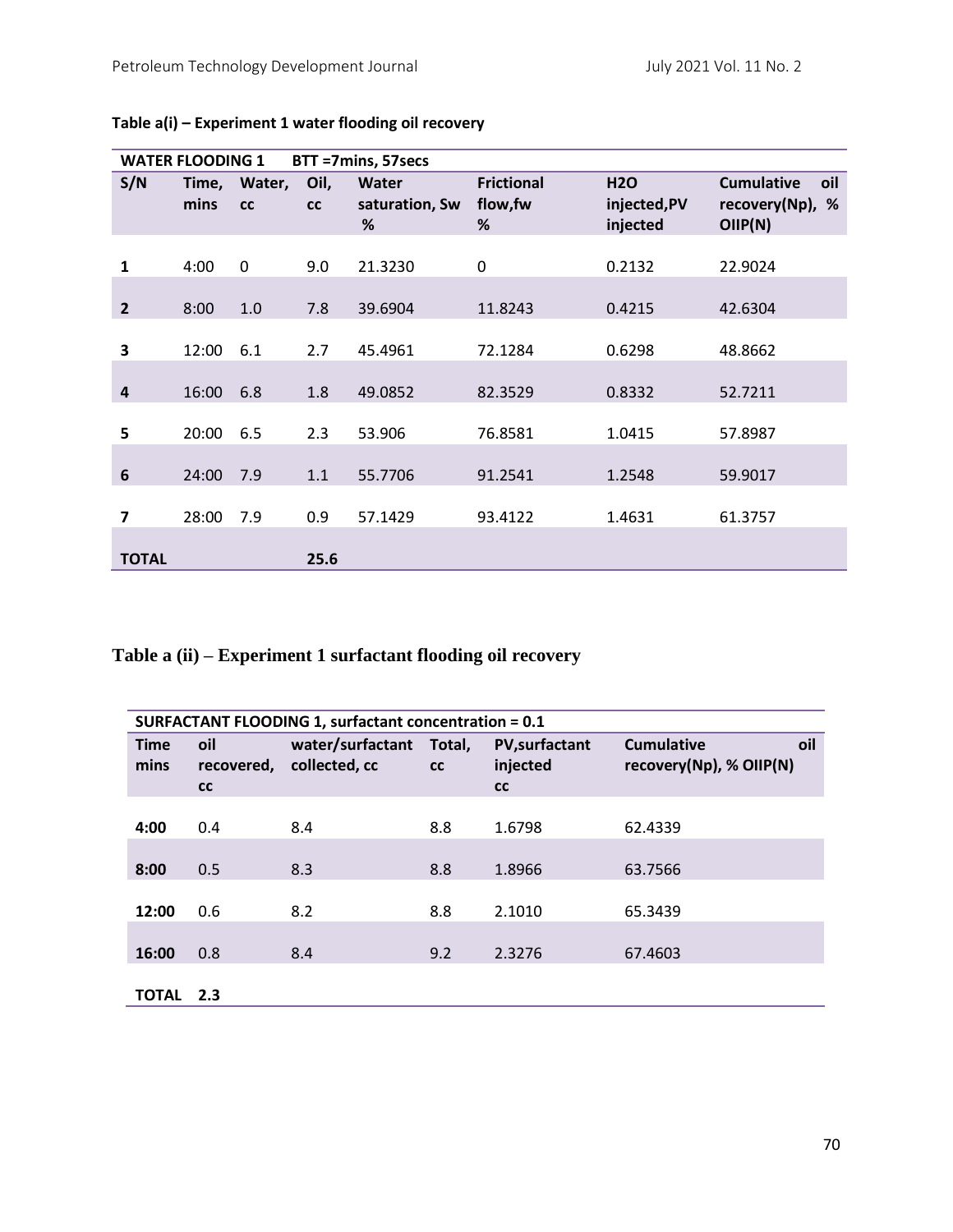|                     | <b>POLYMER FLOODING 1</b> |                                |              |                         |                                               |             |
|---------------------|---------------------------|--------------------------------|--------------|-------------------------|-----------------------------------------------|-------------|
| <b>Time</b><br>mins | Oil<br>recovered,<br>cc   | water/polymer<br>collected, cc | Total,<br>cc | PV, polymer<br>Injected | <b>Cumulative</b><br>recovery(Np),<br>OIIP(N) | oil<br>$\%$ |
| 4:00                | 0.4                       | 8.3                            | 8.7          | 2.5296                  | 68.5185                                       |             |
| 8:00                | 0.4                       | 8.2                            | 8.6          | 2.7340                  | 69.5767                                       |             |
| 12:00               | 0.6                       | 8.4                            | 9.0          | 2.9409                  | 71.1640                                       |             |
| 16:00               | 2.0                       | 6.8                            | 8.8          | 3.1576                  | 76.4550                                       |             |
| 20:00               | 1.8                       | 6.8                            | 8.6          | 3.3695                  | 81.2169                                       |             |
| 24:00               | 0.6                       | 8.2                            | 8.8          | 3.5862                  | 82.8042                                       |             |
| 28:00               | 0.4                       | 8.6                            | 9.0          | 3.8079                  | 83.8624                                       |             |
| <b>TOTAL</b>        | 6.2                       |                                |              |                         |                                               |             |

**Table a (iii) – Experiment 1 polymer flooding oil recovery**



**Figure 6**: **Oil Recovery Curve- Experiment 1**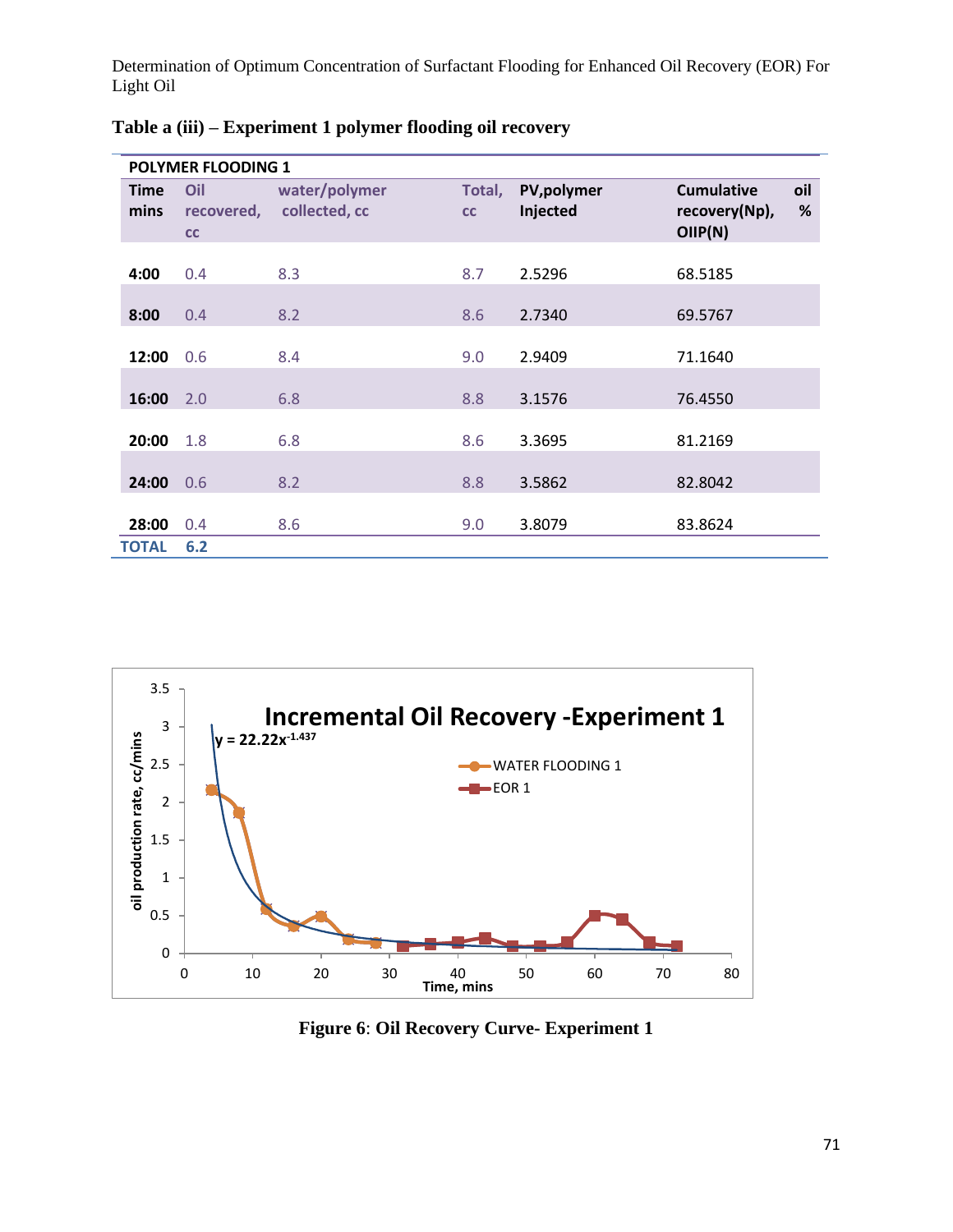The results for experiments 2 to 8 while altering the surfactant concentrations were presented in the tables as shown below.

|                         | <b>WATER FLOODING 2</b> |              |                   | BTT =7mins, 30secs |              |                              |                                                       |
|-------------------------|-------------------------|--------------|-------------------|--------------------|--------------|------------------------------|-------------------------------------------------------|
| S/N                     | Time,<br>mins           | Water,<br>cc | Oil,<br><b>CC</b> | Sw<br>%            | fw<br>%      | H2O injected, PV<br>injected | <b>Cumulative</b><br>oil<br>recovery(Np), %<br>OIP(N) |
| 1                       | 4:00                    | $\mathbf 0$  | 8.8               | 21.7407            | $\mathbf{0}$ | 0.2174                       | 22.9191                                               |
| $\overline{2}$          | 8:00                    | 0.4          | 8.5               | 42.7103            | 4.6745       | 0.4374                       | 45.0252                                               |
| 3                       | 12:00                   | 5.9          | 3.0               | 49.5410            | 68.9483      | 0.6574                       | 52.2261                                               |
| $\overline{4}$          | 16:00                   | 7.3          | 1.4               | 52.2585            | 87.3504      | 0.8722                       | 55.0910                                               |
| 5                       | 20:00                   | 7.3          | 1.3               | 54.7191            | 88.4083      | 1.0845                       | 57.6849                                               |
| 6                       | 24:00                   | 7.8          | 1.0               | 56.4084            | 92.2297      | 1.3019                       | 59.4657                                               |
| $\overline{\mathbf{z}}$ | 28:00                   | 8.1          | 0.7               | 57.3265            | 95.7770      | 1.5193                       | 60.4336                                               |
| <b>TOTAL</b>            |                         |              | 24.7              |                    |              |                              |                                                       |

|  |  |  |  | Table b (i) – Experiment 2 water flooding oil recovery |  |  |  |  |  |
|--|--|--|--|--------------------------------------------------------|--|--|--|--|--|
|--|--|--|--|--------------------------------------------------------|--|--|--|--|--|

**Table b(ii) – Experiment 2 surfactant flooding oil recovery**

|                     | <b>SURFACTANT FLOODING 2, surfactant concentration = 0.3</b> |                                   |              |                            |                                                     |  |  |  |
|---------------------|--------------------------------------------------------------|-----------------------------------|--------------|----------------------------|-----------------------------------------------------|--|--|--|
| <b>Time</b><br>mins | oil<br>recovered,<br>cc                                      | water/surfactant<br>collected, cc | Total,<br>cc | PV, surfactant<br>injected | oil<br><b>Cumulative</b><br>recovery(Np), % OIIP(N) |  |  |  |
| 4:00                | 0.4                                                          | 8.6                               | 9            | 1.7506                     | 61.5176                                             |  |  |  |
| 8:00                | 0.6                                                          | 8.2                               | 8.8          | 1.9769                     | 63.1436                                             |  |  |  |
| 12:00               | 0.6                                                          | 8.1                               | 8.7          | 2.2005                     | 64.7697                                             |  |  |  |
| 16:00               | 0.8                                                          | 8.0                               | 8.8          | 2.4267                     | 66.9377                                             |  |  |  |
| TOTAL               | 2.4                                                          |                                   |              |                            |                                                     |  |  |  |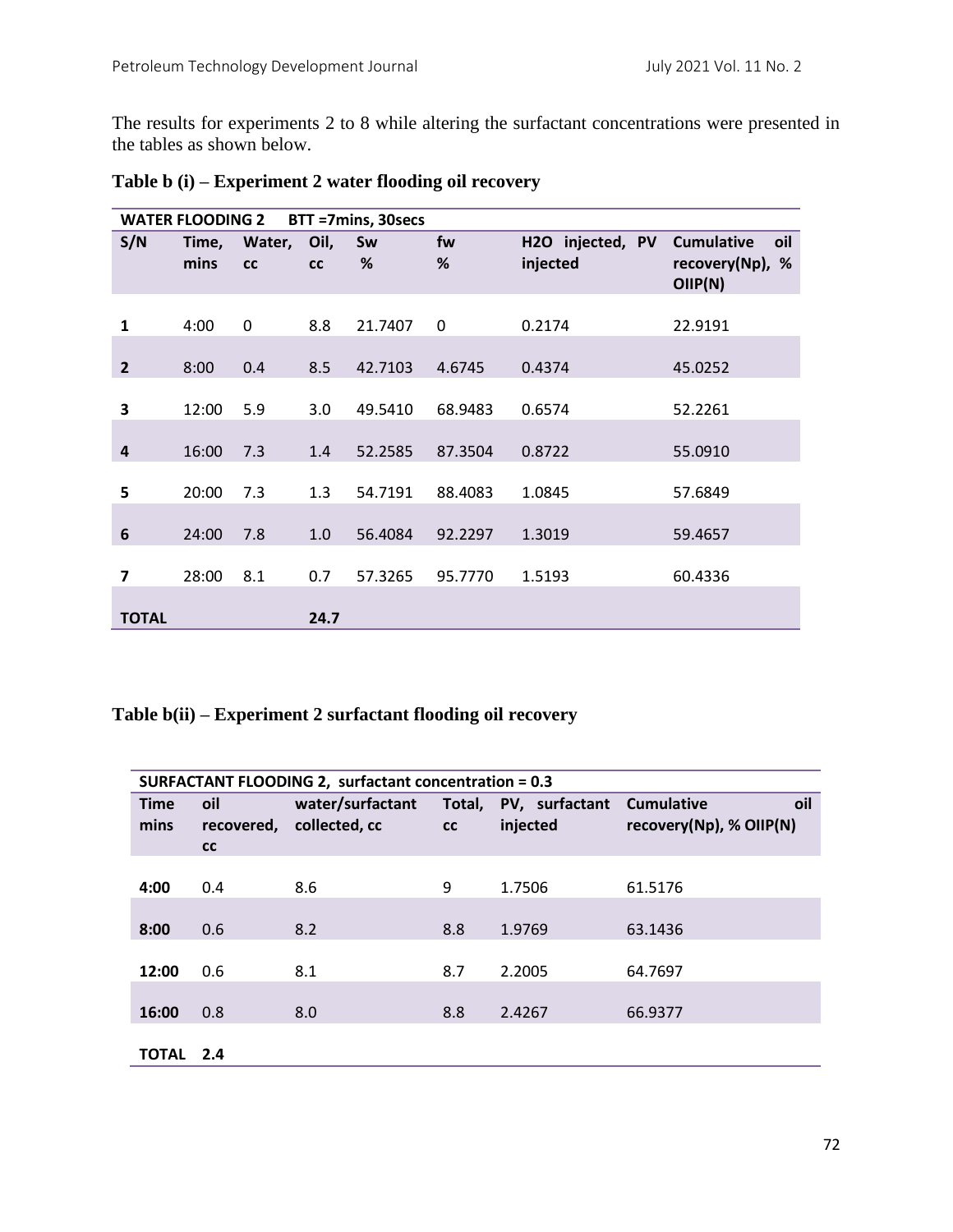|                     | <b>POLYMER FLOODING 2</b> |                                |              |                            |                                                        |
|---------------------|---------------------------|--------------------------------|--------------|----------------------------|--------------------------------------------------------|
| <b>Time</b><br>mins | Oil<br>recovered,<br>cc   | water/polymer<br>collected, cc | Total,<br>cc | polymer<br>PV,<br>Injected | <b>Cumulative</b><br>oil<br>recovery(Np), %<br>OIIP(N) |
| 4:00                | 0.4                       | 8.4                            | 8.8          | 2.6530                     | 68.0217                                                |
| 8:00                | 0.4                       | 8.1                            | 8.5          | 2.8715                     | 69.1057                                                |
| 12:00               | 0.5                       | 8.3                            | 8.8          | 3.0977                     | 70.4607                                                |
| 16:00               | 2.5                       | 6.0                            | 8.5          | 3.3162                     | 77.2358                                                |
| 20:00               | 1.4                       | 6.8                            | 8.2          | 3.5270                     | 81.0298                                                |
| 24:00               | 0.6                       | 8.2                            | 8.8          | 3.7532                     | 82.6558                                                |
| 28:00               | 0.3                       | 8.6                            | 8.9          | 3.9820                     | 83.4688                                                |
| <b>TOTAL</b>        | 6.1                       |                                |              |                            |                                                        |

| Table b (iii)– Experiment 2 polymer flooding oil recovery |  |  |  |  |  |  |
|-----------------------------------------------------------|--|--|--|--|--|--|
|-----------------------------------------------------------|--|--|--|--|--|--|



 **Figure 7: Oil Recovery Curve-Experiment 2**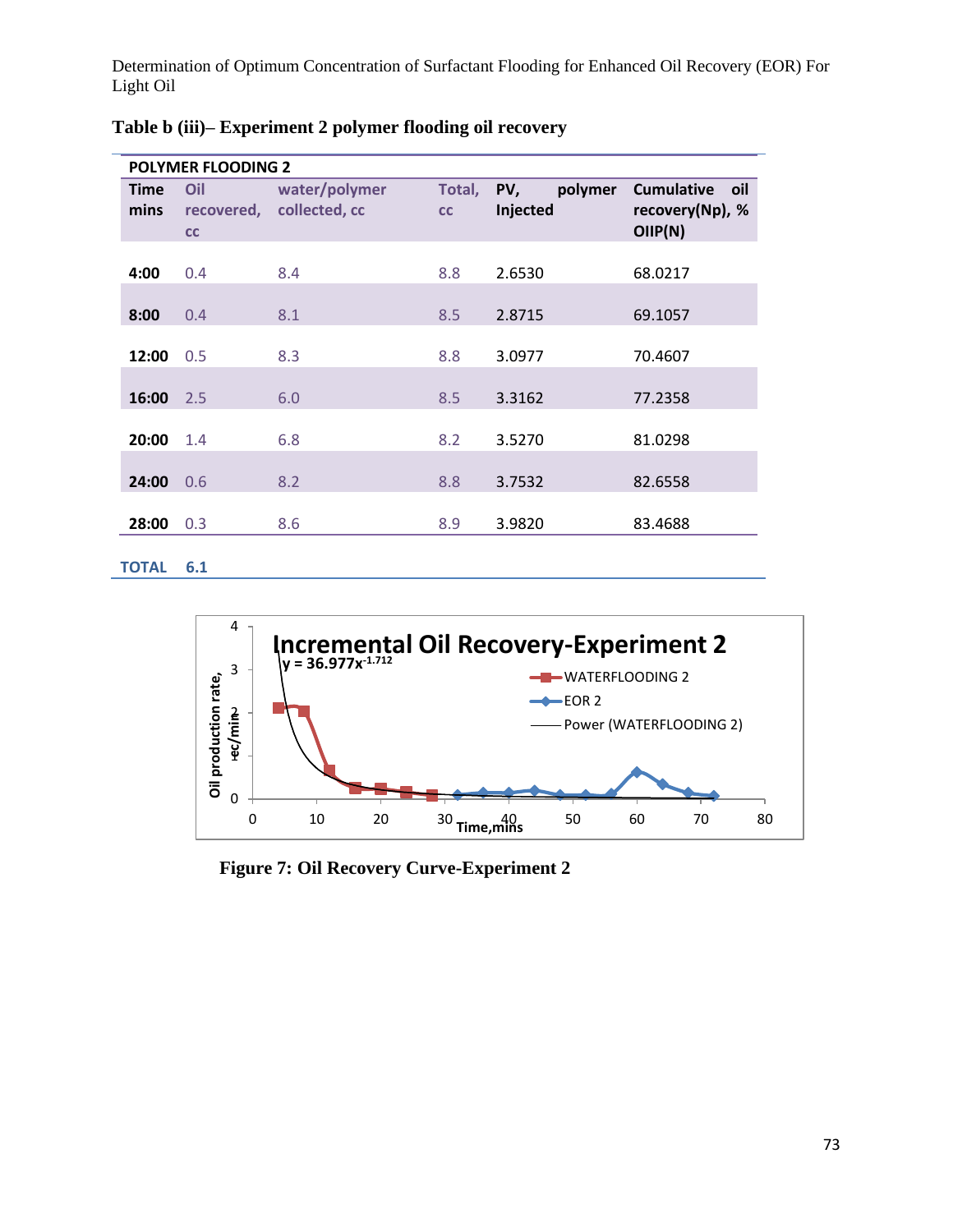|                | <b>WATER FLOODING 3</b> |                    |            | BTT =9mins, 30secs |           |                           |                                                           |
|----------------|-------------------------|--------------------|------------|--------------------|-----------|---------------------------|-----------------------------------------------------------|
| S/N            | mins                    | Time, Water,<br>cc | Oil,<br>cc | Sw<br>%            | fw<br>%   | H2O injected, PV injected | oil<br><b>Cumulative</b><br>recovery(Np),<br>%<br>OIIP(N) |
| 1              | 4:00                    | 0.0                | 8.7        | 20.3337            | 0         | 0.2033                    | 22.5869                                                   |
| $\overline{2}$ | 8:00                    | 0.0                | 8.3        | 39.6941            | $\pmb{0}$ | 0.3969                    | 44.0927                                                   |
| 3              | 12:00                   | 6.5                | 2.3        | 44.4560            | 76.8581   | 0.6027                    | 49.3822                                                   |
| $\overline{a}$ | 16:00                   | 7.2                | 1.6        | 47.5148            | 86.1539   | 0.8060                    | 52.7799                                                   |
| 5              | 20:00                   | 7.1                | 1.3        | 49.8436            | 88.1206   | 1.0021                    | 55.3668                                                   |
| 6              | 24:00                   | 7.7                | 0.9        | 51.1992            | 93.2526   | 1.20210                   | 56.8726                                                   |
| 7              | 28:00                   | 7.9                | 0.8        | 52.3114            | 94.5299   | 1.4063                    | 58.1081                                                   |
| <b>TOTAL</b>   |                         |                    | 23.9       |                    |           |                           |                                                           |

## **Table C (i) – Experiment 3 water flooding oil recovery**

# **Table C(ii)– Experiment 3 surfactant flooding oil recovery**

|                     | <b>POLYMER FLOODING 3</b> |                                |              |                         |                                                           |
|---------------------|---------------------------|--------------------------------|--------------|-------------------------|-----------------------------------------------------------|
| <b>Time</b><br>mins | Oil<br>recovered,<br>cc   | water/polymer<br>collected, cc | Total,<br>cc | PV, polymer<br>Injected | <b>Cumulative</b><br>oil<br>recovery(Np),<br>%<br>OIIP(N) |
| 4:00                | 0.1                       | 8.5                            | 8.6          | 2.4550                  | 64.5946                                                   |
| 8:00                | 0.1                       | 8.4                            | 8.5          | 2.6618                  | 64.8649                                                   |
| 12:00               | 0.2                       | 8.8                            | 9.0          | 2.8808                  | 65.4054                                                   |
| 16:00               | 1.9                       | 6.6                            | 8.5          | 3.0876                  | 70.5405                                                   |
| 20:00               | 1.8                       | 6.7                            | 8.5          | 3.294404                | 75.40541                                                  |
| 24:00               | 0.5                       | 8.1                            | 8.6          | 3.50365                 | 76.75676                                                  |
| 28:00               | $\mathbf 0$               | 9.4                            | 9.4          | 3.73236                 | 76.75676                                                  |
| <b>TOTAL</b>        | 4.6                       |                                |              |                         |                                                           |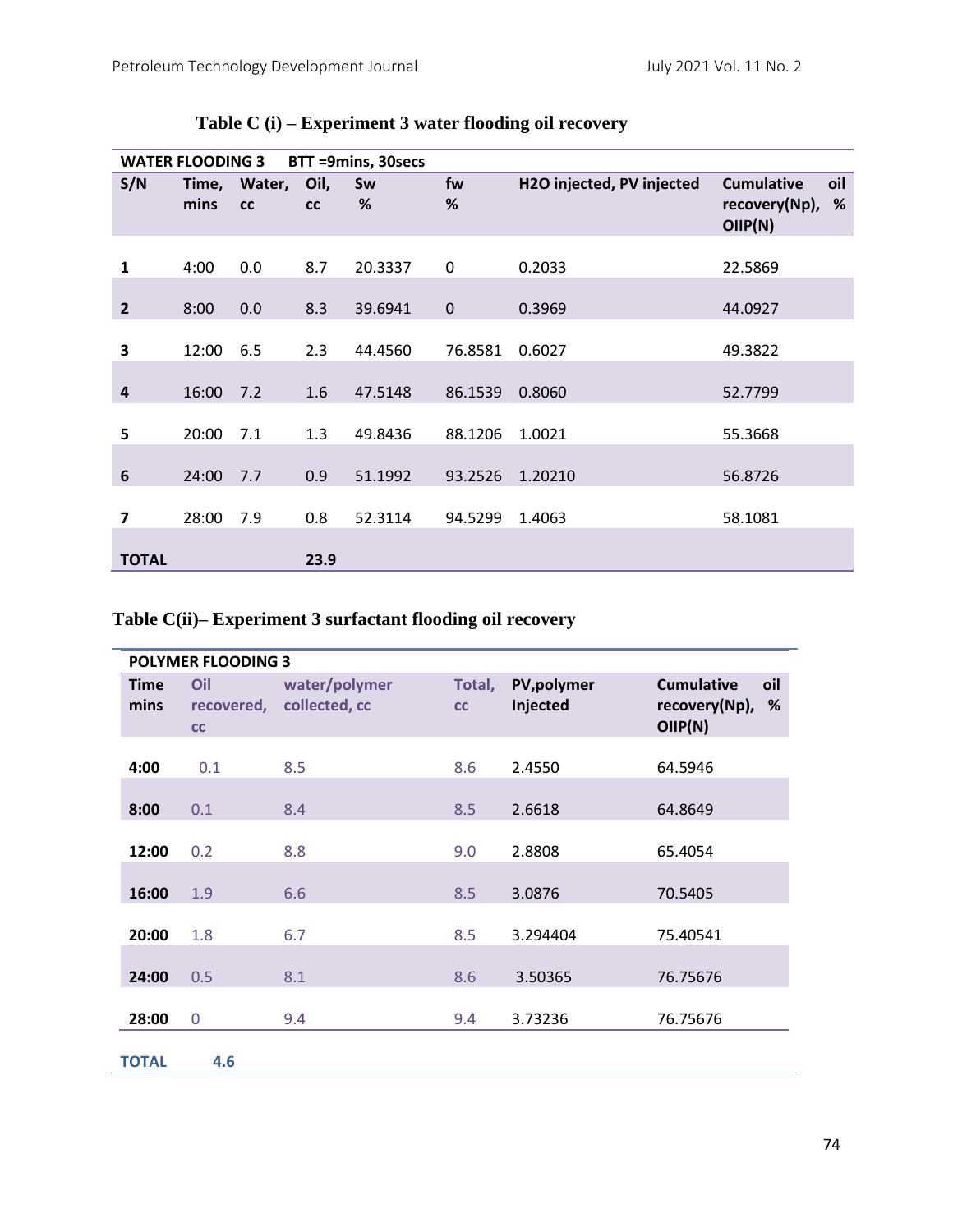|              | <b>POLYMER FLOODING 3</b> |               |        |             |                               |
|--------------|---------------------------|---------------|--------|-------------|-------------------------------|
| <b>Time</b>  | Oil                       | water/polymer | Total, | PV, polymer | <b>Cumulative</b><br>oil      |
| mins         | recovered,<br>cc          | collected, cc | cc     | Injected    | recovery(Np),<br>%<br>OIIP(N) |
| 4:00         | 0.1                       | 8.5           | 8.6    | 2.4550      | 64.5946                       |
| 8:00         | 0.1                       | 8.4           | 8.5    | 2.6618      | 64.8649                       |
| 12:00        | 0.2                       | 8.8           | 9.0    | 2.8808      | 65.4054                       |
| 16:00        | 1.9                       | 6.6           | 8.5    | 3.0876      | 70.5405                       |
| 20:00        | 1.8                       | 6.7           | 8.5    | 3.294404    | 75.40541                      |
| 24:00        | 0.5                       | 8.1           | 8.6    | 3.50365     | 76.75676                      |
| 28:00        | $\overline{0}$            | 9.4           | 9.4    | 3.73236     | 76.75676                      |
| <b>TOTAL</b> | 4.6                       |               |        |             |                               |

|  | Table C (iii) – Experiment 3 polymer flooding oil recovery |  |
|--|------------------------------------------------------------|--|
|--|------------------------------------------------------------|--|



**Figure 8: Oil Recovery Curve- Experiment 3**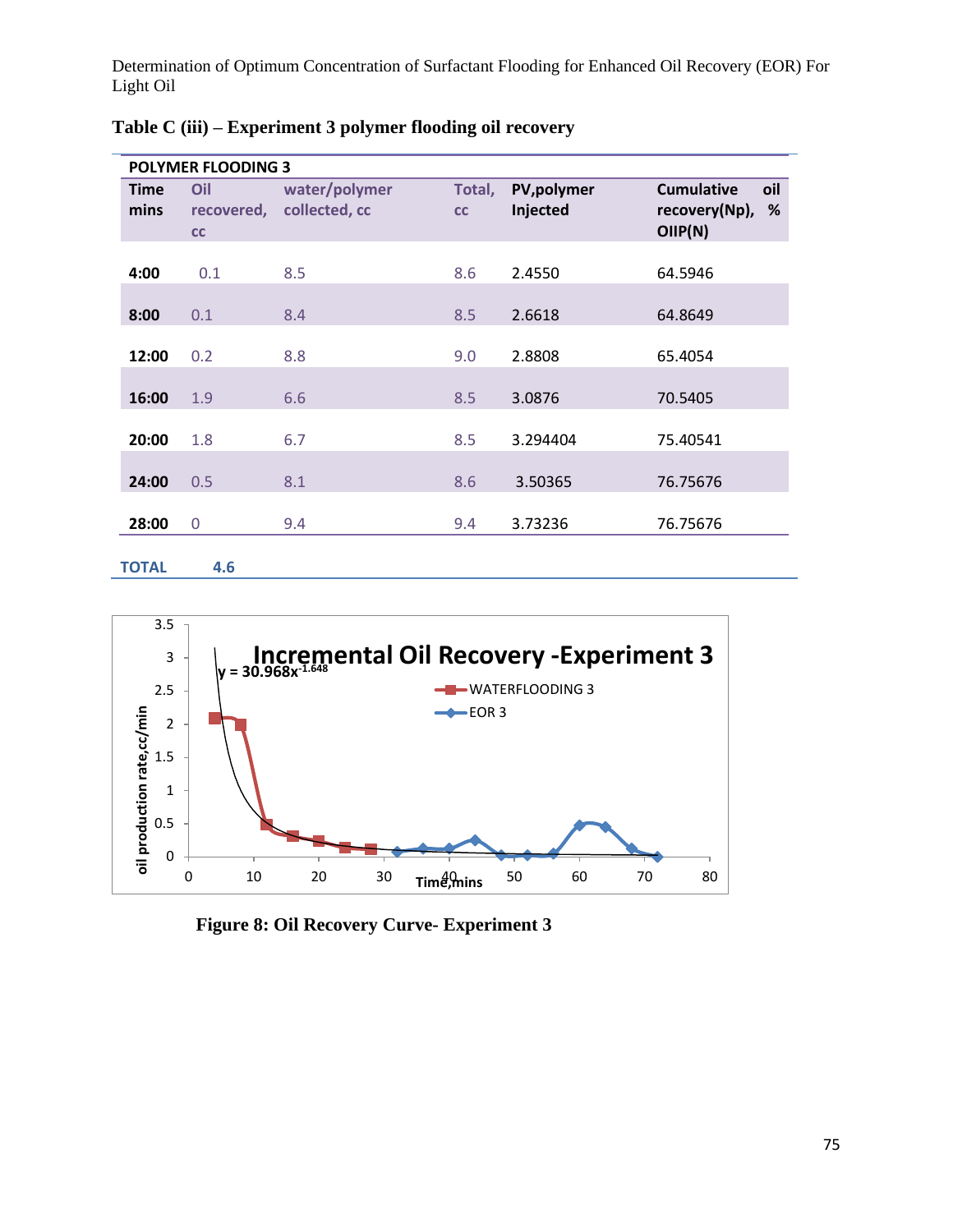|                         | <b>WATER FLOODING 4</b>             |               |            | BTT =7mins, 20secs        |                           |                           |                                                        |
|-------------------------|-------------------------------------|---------------|------------|---------------------------|---------------------------|---------------------------|--------------------------------------------------------|
| S/N                     | <b>Time</b><br>$\mathbf{r}$<br>mins | Water<br>, cc | Oil,<br>cc | Sw<br>%                   | fw<br>$\%$                | H2O injected, PV injected | <b>Cumulative</b><br>oil<br>recovery(Np), %<br>OIIP(N) |
| $\mathbf{1}$            | 4:00                                | $0.0\,$       | 8.6        | 20.2878<br>$\overline{2}$ | $\mathbf 0$               | 0.202878                  | 22.3166                                                |
| $\overline{2}$          | 8:00                                | 0.8           | 7.4        | 37.6272<br>4              | 10.1818<br>$\overline{2}$ | 0.395928                  | 41.38996                                               |
| 3                       | 12:0<br>0                           | 5.8           | 2.6        | 43.1730<br>4              | 71.9858<br>2              | 0.593893                  | 47.49035                                               |
| $\overline{\mathbf{4}}$ | 16:0<br>$\pmb{0}$                   | 7.0           | 1.7        | 46.5075<br>5              | 83.7606<br>8              | 0.799228                  | 51.1583                                                |
| 5                       | 20:0<br>$\boldsymbol{0}$            | 7.0           | 1.3        | 48.8592<br>5              | 87.9712<br>$\overline{7}$ | 0.994735                  | 53.74517                                               |
| $\boldsymbol{6}$        | 24:0<br>$\pmb{0}$                   | 7.2           | 1.2        | 50.9652<br>5              | 89.3617                   | 1.192699                  | 56.06178                                               |
| $\overline{\mathbf{z}}$ | 28:0<br>$\boldsymbol{0}$            | 7.3           | 1.0        | 52.5798<br>5              | 91.7414<br>$\overline{7}$ | 1.388206                  | 57.83784                                               |
| <b>TOTA</b><br>L        |                                     |               | 23.8       |                           |                           |                           |                                                        |

# **Table d (i) – Experiment 4 water flooding oil recovery**

### **Table d (ii) – Experiment 4 surfactant oil flooding**

| SURFACTANT FLOODING 4, surfactant concentration = 0.7 |                         |                                   |                     |                            |                                             |  |  |  |  |
|-------------------------------------------------------|-------------------------|-----------------------------------|---------------------|----------------------------|---------------------------------------------|--|--|--|--|
| Time<br><b>Mins</b>                                   | oil<br>recovered,<br>cc | water/surfactant<br>collected, cc | Total,<br><b>CC</b> | PV, surfactant<br>injected | Cumulative oil recovery(Np),<br>$%$ OIIP(N) |  |  |  |  |
| 4:00                                                  | 0.6                     | 7.9                               | 8.5                 | 1.597052                   | 59.45946                                    |  |  |  |  |
| 8:00                                                  | 0.7                     | 7.7                               | 8.4                 | 1.80344                    | 61.35135                                    |  |  |  |  |
| 12:00                                                 | 0.7                     | 7.8                               | 8.5                 | 2.012285                   | 63.24324                                    |  |  |  |  |
| 16:00                                                 | 0.8                     | 7.8                               | 8.6                 | 2.223587                   | 65.40541                                    |  |  |  |  |
| <b>TOTAL</b>                                          | 2.8                     |                                   |                     |                            |                                             |  |  |  |  |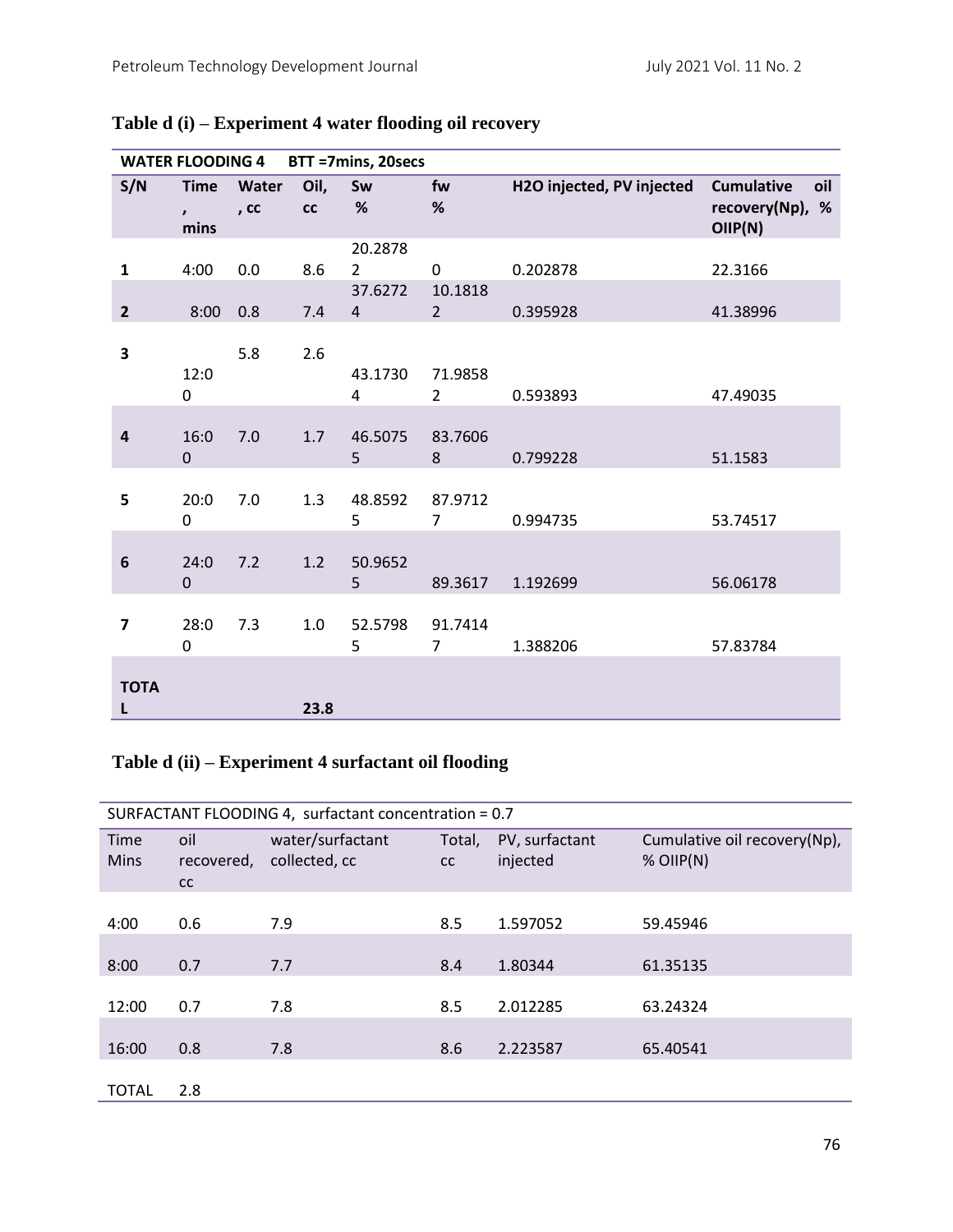| <b>POLYMER FLOODING 4</b> |                         |                                |              |                 |         |                                              |          |  |  |  |
|---------------------------|-------------------------|--------------------------------|--------------|-----------------|---------|----------------------------------------------|----------|--|--|--|
| <b>Time</b><br>mins       | Oil<br>recovered,<br>cc | water/polymer<br>collected, cc | Total,<br>cc | PV,<br>Injected | polymer | <b>Cumulative</b><br>recovery(Np),<br>OIP(N) | oil<br>% |  |  |  |
| 4:00                      | 0.5                     | 8.0                            | 8.5          | 2.432432        |         | 66.75676                                     |          |  |  |  |
| 8:00                      | 0.5                     | 7.9                            | 8.4          | 2.638821        |         | 68.10811                                     |          |  |  |  |
| 12:00                     | 0.6                     | 7.9                            | 8.5          | 2.847666        |         | 69.72973                                     |          |  |  |  |
| 16:00                     | 1.4                     | 7.0                            | 8.4          | 3.054054        |         | 73.51351                                     |          |  |  |  |
| 20:00                     | 2.2                     | 6.2                            | 8.4          | 3.260442        |         | 79.45946                                     |          |  |  |  |
| 24:00                     | 0.4                     | 8.0                            | 8.4          | 3.46683         |         | 80.54054                                     |          |  |  |  |
| 28:00                     | 0.2                     | 8.1                            | 8.3          | 3.670762        |         | 81.08108                                     |          |  |  |  |
| <b>TOTAL</b>              | 5.8                     |                                |              |                 |         |                                              |          |  |  |  |



**Figure 9: Oil Recovery Curve-Experiment 4**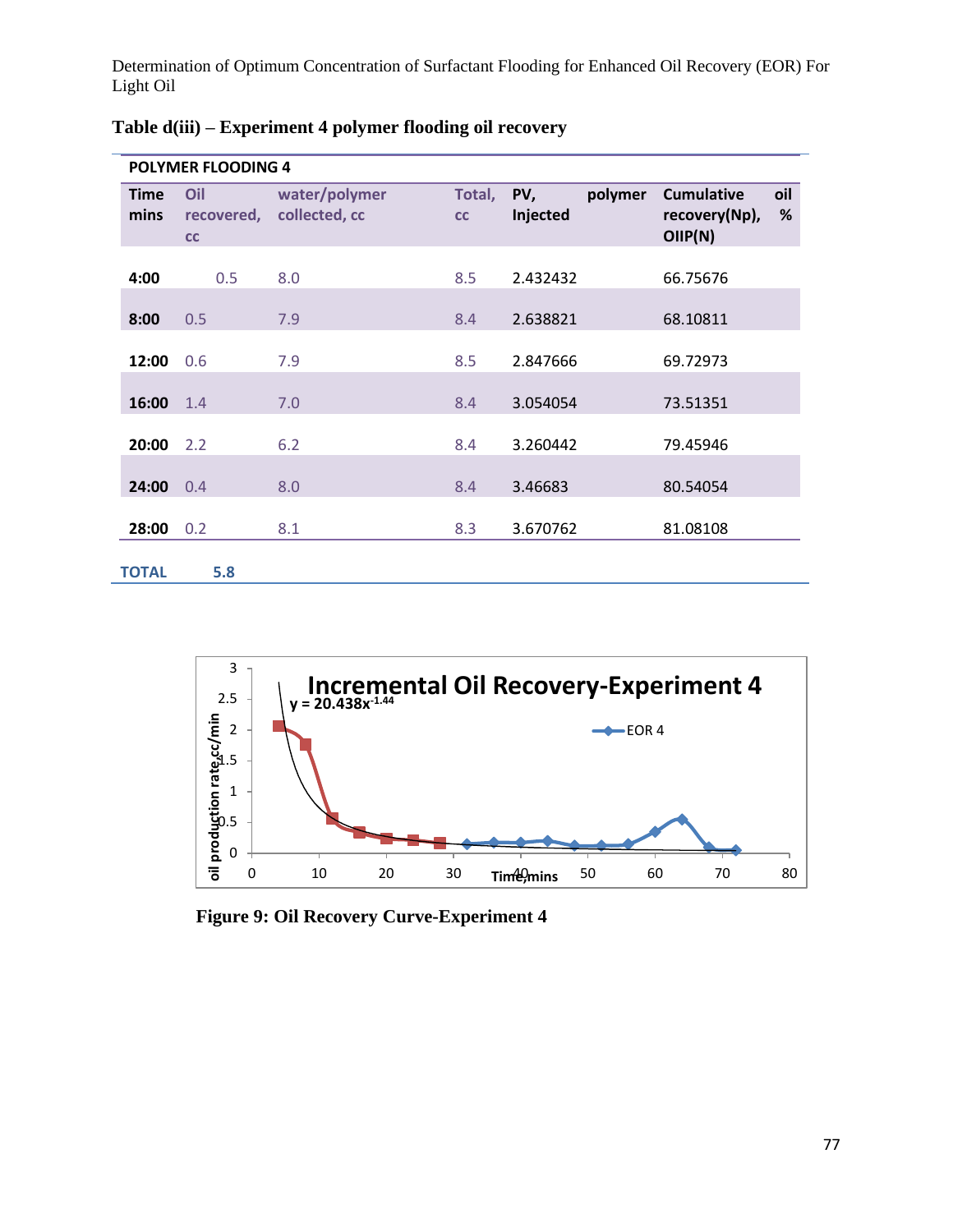|                         | <b>WATER FLOODING 5</b> |                    |            | BTT =6mins, 25secs |                         |                           |                                                           |
|-------------------------|-------------------------|--------------------|------------|--------------------|-------------------------|---------------------------|-----------------------------------------------------------|
| S/N                     | mins                    | Time, Water,<br>cc | Oil,<br>cc | Sw<br>%            | fw<br>%                 | H2O injected, PV injected | oil<br><b>Cumulative</b><br>%<br>recovery(Np),<br>OIIP(N) |
| $\mathbf{1}$            | 4:00                    | 0.0                | 8.4        | 20.24408           | $\overline{\mathbf{0}}$ | 0.202441                  | 21.20301                                                  |
| $\overline{2}$          | 8:00                    | 1.7                | 6.9        | 36.71931           | 20.58824                | 0.409907                  | 38.45865                                                  |
| 3                       | 12:00                   | 6.0                | 2.6        | 42.39052           | 72.66436                | 0.617373                  | 44.3985                                                   |
| 4                       | 16:00                   | 6.7                | 1.9        | 46.30294           | 81.14187                | 0.824838                  | 48.49624                                                  |
| 5                       | 20:00                   | 7.1                | 1.5        | 49.21034           | 85.98616                | 1.032304                  | 51.54135                                                  |
| 6                       | 24:00                   | 7.2                | 1.4        | 51.86648           | 87.19723                | 1.23977                   | 54.32331                                                  |
| $\overline{\mathbf{z}}$ | 28:00                   | 7.5                | 1.1        | 53.76884           | 90.83045                | 1.447236                  | 56.31579                                                  |
| <b>TOTAL</b>            |                         |                    | 23.8       |                    |                         |                           |                                                           |

## **Table E(i) – Experiment 5 water flooding oil recovery**

### **Table E (ii) Experiment 5 surfactant flooding oil recovery**

| <b>SURFACTANT FLOODING 5, surfactant concentration = 0.9</b> |                         |                                   |              |                               |                                             |  |  |  |  |
|--------------------------------------------------------------|-------------------------|-----------------------------------|--------------|-------------------------------|---------------------------------------------|--|--|--|--|
| <b>Time</b><br><b>Mins</b>                                   | oil<br>recovered,<br>cc | water/surfactant<br>collected, cc | Total,<br>cc | PV,<br>surfactant<br>injected | Cumulative oil recovery(Np),<br>$%$ OIIP(N) |  |  |  |  |
| 4:00                                                         | 0.9                     | 7.7                               | 8.6          | 1.663317                      | 58.68421                                    |  |  |  |  |
| 8:00                                                         | 1.0                     | 7.7                               | 8.7          | 1.88191                       | 61.31579                                    |  |  |  |  |
| 12:00                                                        | 0.9                     | 7.7                               | 8.6          | 2.09799                       | 63.68421                                    |  |  |  |  |
| 16:00                                                        | 1.0                     | 7.5                               | 8.5          | 2.311558                      | 66.31579                                    |  |  |  |  |
| <b>TOTAL</b>                                                 | 3.8                     |                                   |              |                               |                                             |  |  |  |  |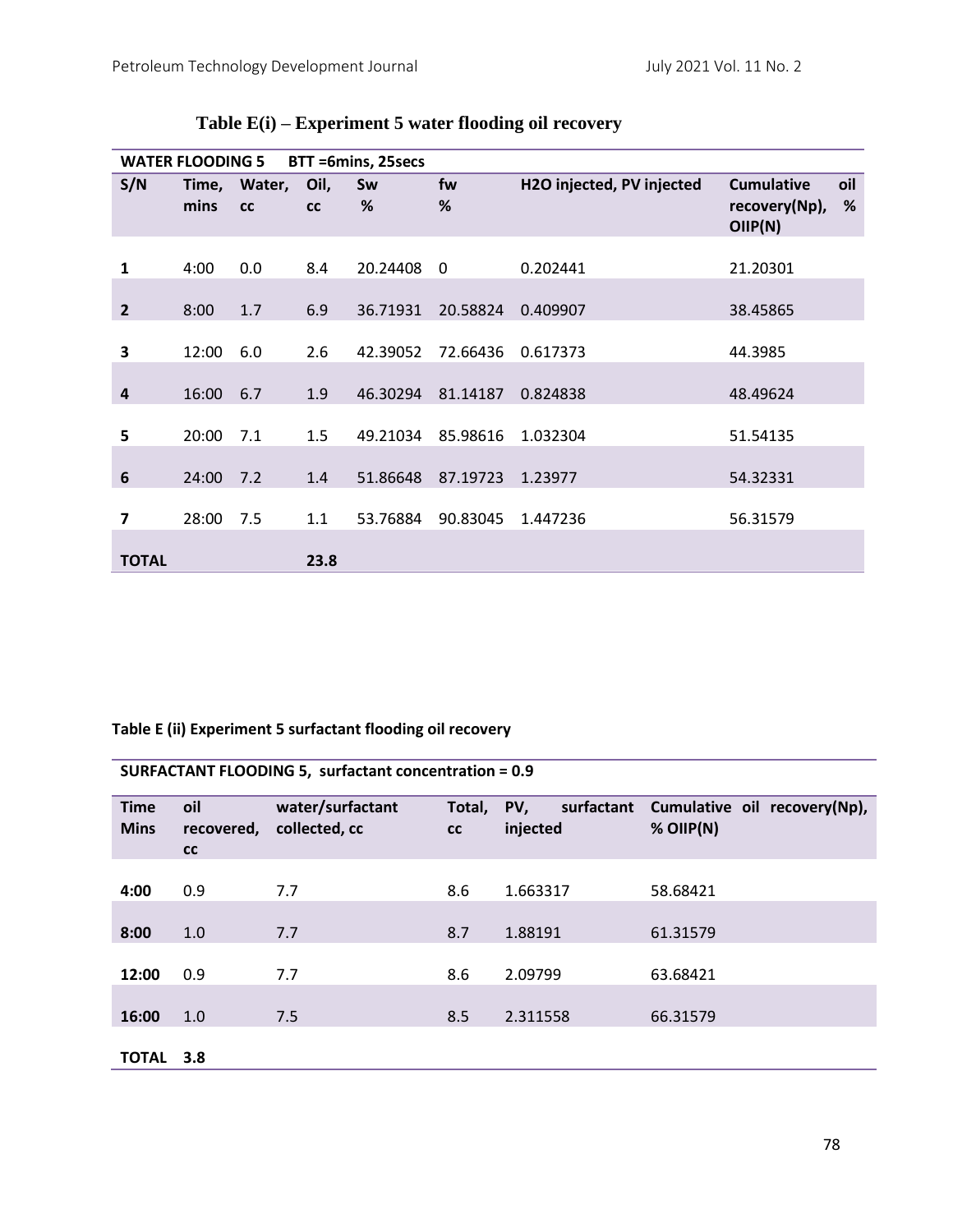## **Table E(iii) – Experiment 5 polymer flooding oil recovery**

### **POLYMER FLOODING 5**

| <b>Time</b><br>mins | Oil<br>recovered,<br>cc | water/polymer<br>collected, cc | <b>Total</b><br>$,$ CC | PV,<br>Injected | polymer | <b>Cumulative</b><br>recovery(Np),<br>OIIP(N) | oil<br>$\%$ |
|---------------------|-------------------------|--------------------------------|------------------------|-----------------|---------|-----------------------------------------------|-------------|
| 4:00                | 0.5                     | 8.0                            | 8.5                    | 2.525126        |         | 67.63158                                      |             |
| 8:00                | 0.6                     | 8.0                            | 8.6                    | 2.741206        |         | 69.21053                                      |             |
| 12:0<br>0           | 0.6                     | 8.0                            | 8.6                    | 2.957286        |         | 70.78947                                      |             |
| 16:0<br>0           | 2.1                     | 6.5                            | 8.6                    | 3.173367        |         | 76.31579                                      |             |
| 20:0<br>0           | 2.2                     | 6.4                            | 8.6                    | 3.389447        |         | 82.10526                                      |             |
| 24:0<br>$\pmb{0}$   | 0.9                     | 7.8                            | 8.7                    | 3.60804         |         | 84.47368                                      |             |
| 28:0<br>0           | 0.4                     | 8.2                            | 8.6                    | 3.824121        |         | 85.52632                                      |             |

**TOTAL 7.3**



**Figure 10 Oil Recovery Curve- Experiment 5**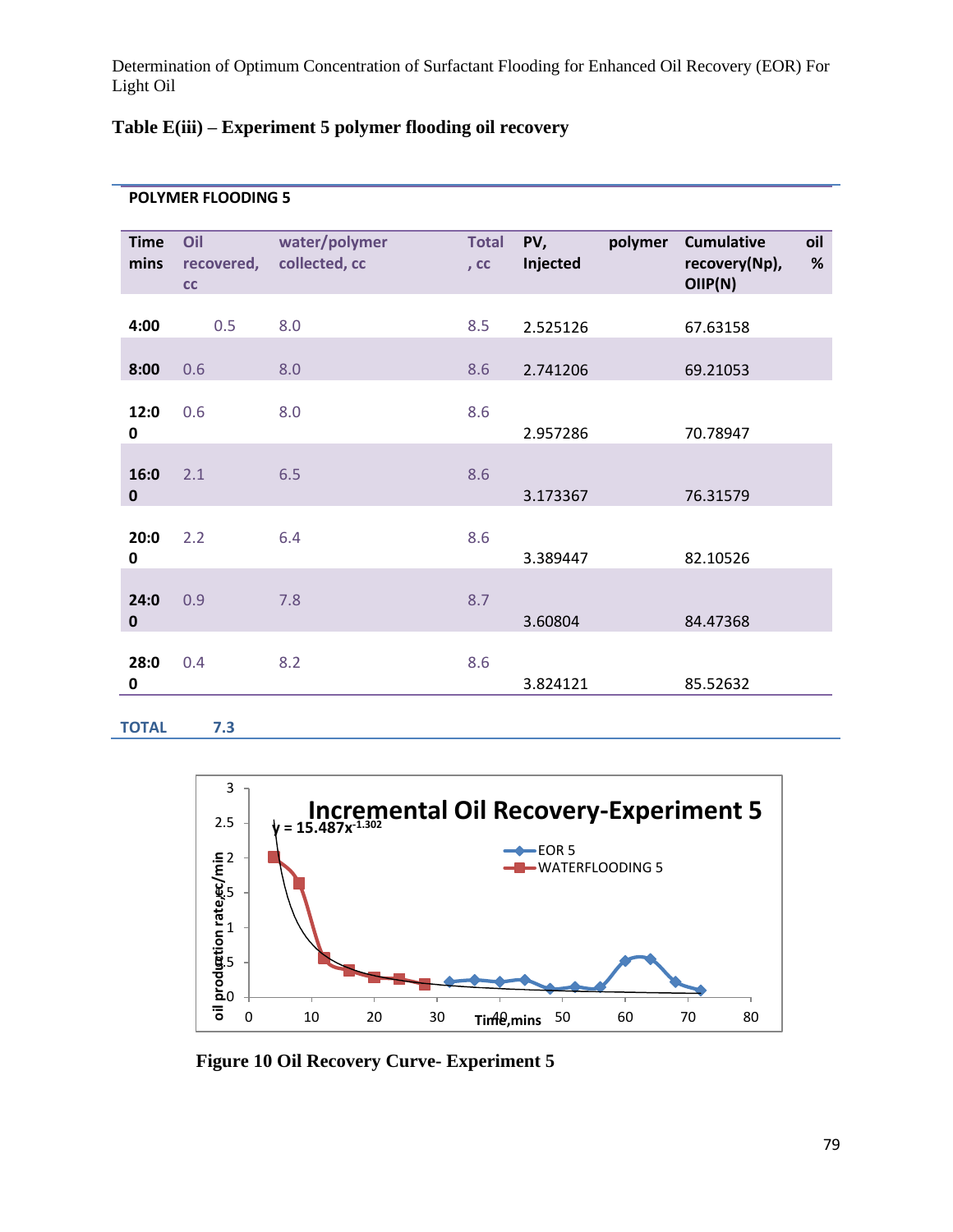|                         | <b>WATER FLOODING 6</b> |                    |            | BTT =6mins, 25secs |          |                           |                                               |          |
|-------------------------|-------------------------|--------------------|------------|--------------------|----------|---------------------------|-----------------------------------------------|----------|
| S/N                     | mins                    | Time, Water,<br>cc | Oil,<br>cc | Sw<br>%            | fw<br>%  | H2O injected, PV injected | <b>Cumulative</b><br>recovery(Np),<br>OIIP(N) | oil<br>% |
| 1                       | 4:00                    | 0.0                | 9.0        | 21.86147           | $\Omega$ | 0.218615                  | 23.39768                                      |          |
| $\overline{2}$          | 8:00                    | 0.4                | 8.5        | 42.46032           | 4.674457 | 0.434704                  | 45.44402                                      |          |
| 3                       | 12:00                   | 5.5                | 3.1        | 49.4228            | 66.609   | 0.643218                  | 52.89575                                      |          |
| 4                       | 16:00                   | 7.3                | 1.5        | 52.34488           | 86.31757 | 0.856782                  | 56.02317                                      |          |
| 5                       | 20:00                   | 7.4                | 1.2        | 54.50938           | 89.61938 | 1.065296                  | 58.33977                                      |          |
| 6                       | 24:00                   | 7.1                | 0.9        | 55.91631           | 92.72388 | 1.258658                  | 59.84556                                      |          |
| $\overline{\mathbf{z}}$ | 28:00                   | 8.0                | 0.9        | 57.32323           | 93.48915 | 1.474747                  | 61.35135                                      |          |
| <b>TOTAL</b>            |                         |                    | 25.1       |                    |          |                           |                                               |          |

**Table F (i) – Experiment 6 water flooding oil recovery**

## **Table F(ii) – Experiment 6 surfactant oil flooding**

| SURFACTANT FLOODING 6, surfactant concentration = 1.1 |                         |                                   |              |                               |                                             |  |  |  |  |
|-------------------------------------------------------|-------------------------|-----------------------------------|--------------|-------------------------------|---------------------------------------------|--|--|--|--|
| <b>Time</b><br>mins                                   | oil<br>recovered,<br>cc | water/surfactant<br>collected, cc | Total,<br>cc | PV,<br>surfactant<br>injected | Cumulative oil recovery(Np),<br>$%$ OIIP(N) |  |  |  |  |
| 4:00                                                  | 0.9                     | 7.3                               | 8.2          | 1.681818                      | 63.78378                                    |  |  |  |  |
| 8:00                                                  | 0.7                     | 7.6                               | 8.3          | 1.891414                      | 65.67568                                    |  |  |  |  |
| 12:00                                                 | 0.6                     | 7.8                               | 8.4          | 2.103535                      | 67.2973                                     |  |  |  |  |
| 16:00                                                 | 0.4                     | 8.2                               | 8.6          | 2.320707                      | 68.37838                                    |  |  |  |  |
| <b>TOTAL</b>                                          | 2.6                     |                                   |              |                               |                                             |  |  |  |  |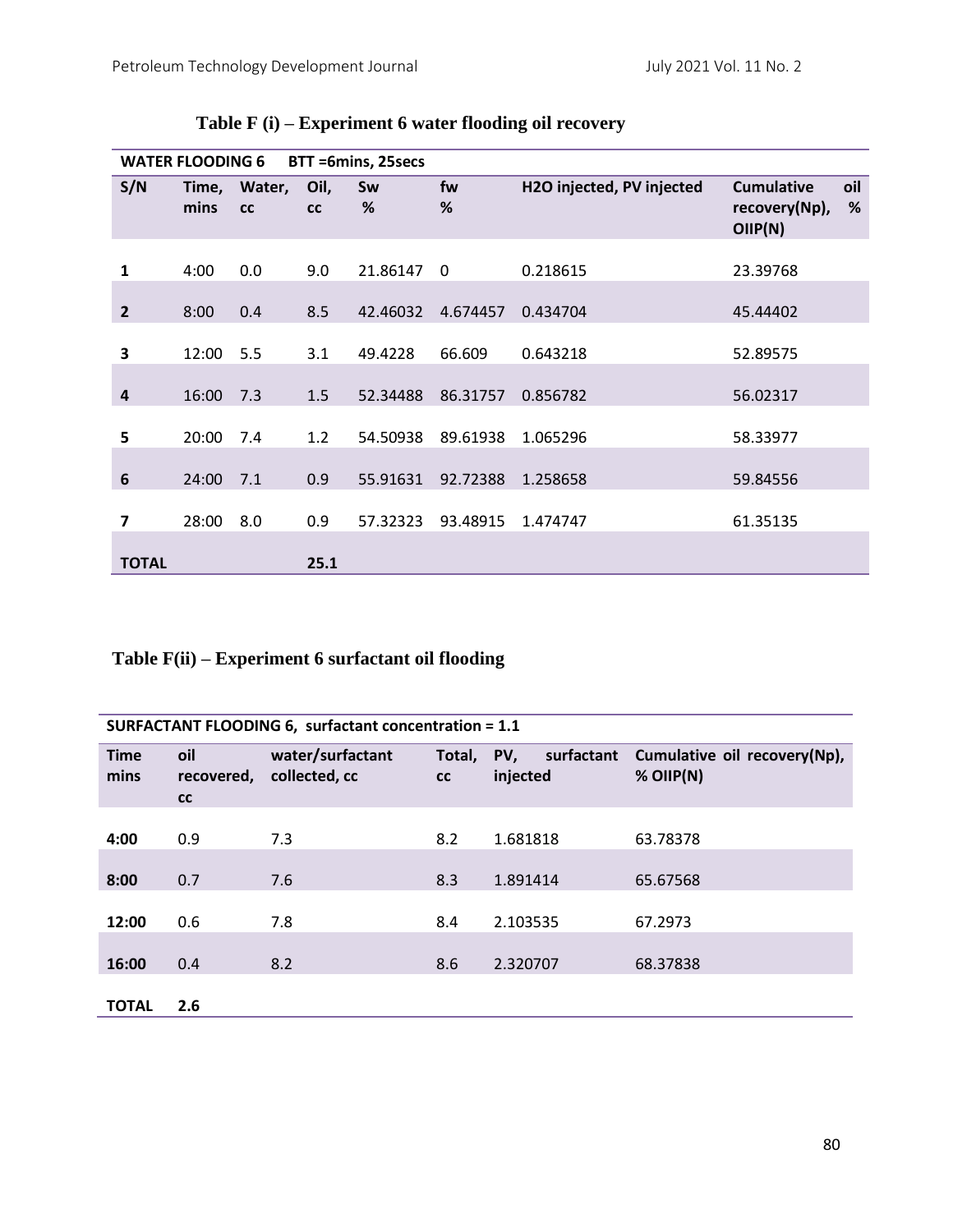|              | <b>POLYMER FLOODING 6</b> |                          |        |          |         |                   |      |  |  |  |  |
|--------------|---------------------------|--------------------------|--------|----------|---------|-------------------|------|--|--|--|--|
| <b>Time</b>  | Oil                       | water/polymer            | Total, | PV,      | polymer | <b>Cumulative</b> | oil  |  |  |  |  |
| mins         |                           | recovered, collected, cc | cc     | Injected |         | recovery(Np),     | $\%$ |  |  |  |  |
|              | cc                        |                          |        |          |         | OIP(N)            |      |  |  |  |  |
|              |                           |                          |        |          |         |                   |      |  |  |  |  |
| 4:00         | 0.2                       | 8.5                      | 8.7    | 2.540404 |         | 68.91892          |      |  |  |  |  |
|              |                           |                          |        |          |         |                   |      |  |  |  |  |
| 8:00         | 0.2                       | 8.6                      | 8.8    | 2.762626 |         | 69.45946          |      |  |  |  |  |
|              |                           |                          |        |          |         |                   |      |  |  |  |  |
| 12:00        | 0.2                       | 8.4                      | 8.6    | 2.979798 |         | 70                |      |  |  |  |  |
|              |                           |                          |        |          |         |                   |      |  |  |  |  |
| 16:00        | 3.0                       | 5.8                      | 8.8    | 3.133838 |         | 70.81081          |      |  |  |  |  |
|              |                           |                          |        |          |         |                   |      |  |  |  |  |
| 20:00        | 1.6                       | 7.2                      | 8.8    | 3.356061 |         | 75.13514          |      |  |  |  |  |
|              |                           |                          |        |          |         |                   |      |  |  |  |  |
| 24:00        | 0.2                       | 8.4                      | 8.6    | 3.573232 |         | 75.67568          |      |  |  |  |  |
|              |                           |                          |        |          |         |                   |      |  |  |  |  |
| 28:00        | 0.1                       | 8.6                      | 8.7    | 3.792929 |         | 75.94595          |      |  |  |  |  |
|              |                           |                          |        |          |         |                   |      |  |  |  |  |
| <b>TOTAL</b> | 5.5                       |                          |        |          |         |                   |      |  |  |  |  |

**Table F(iii) – Experiment 6 polymer flooding oil recovery**



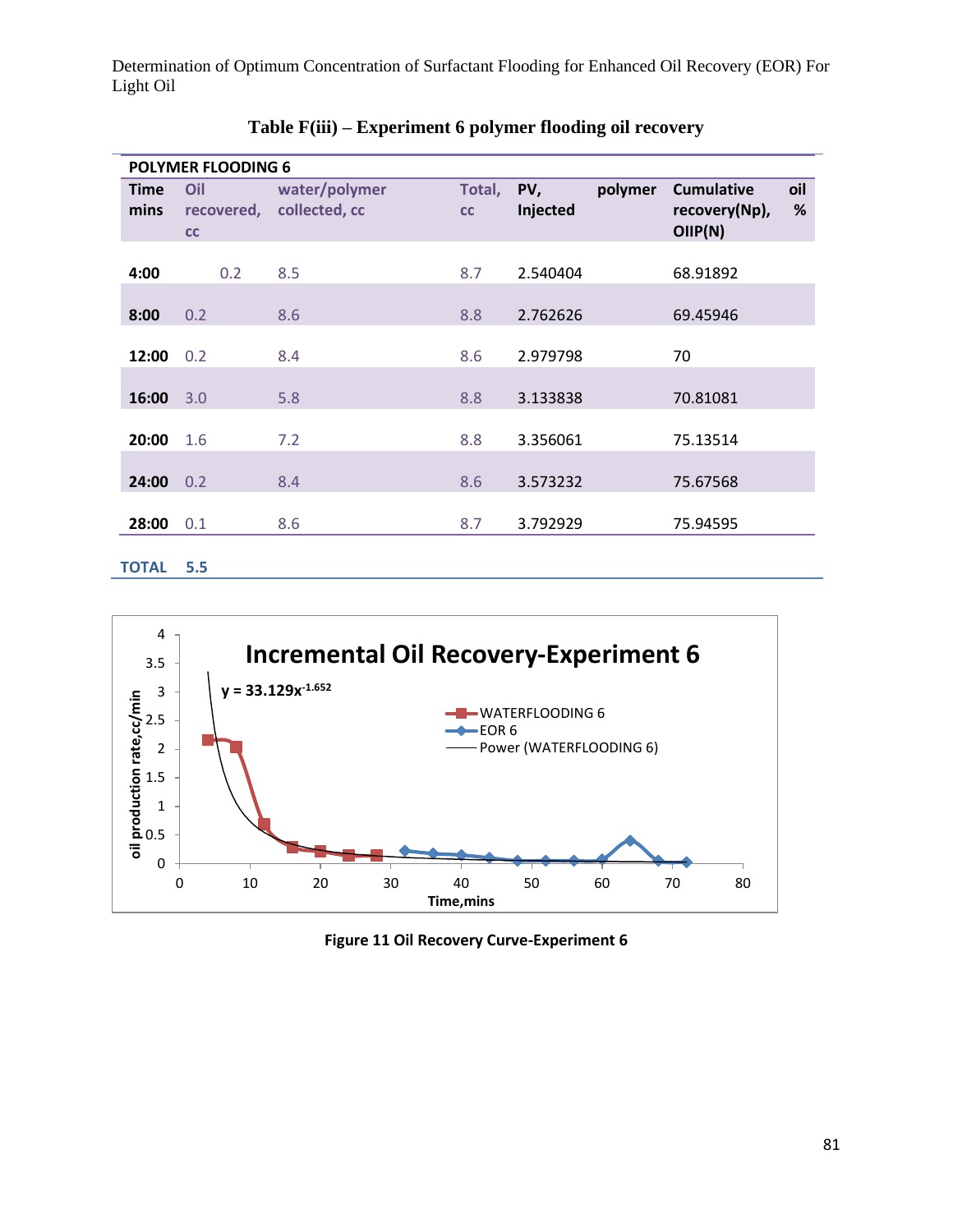|                | <b>WATER FLOODING 7</b> |                    |            | BTT =7mins, 13secs |                         |                           |                                                          |
|----------------|-------------------------|--------------------|------------|--------------------|-------------------------|---------------------------|----------------------------------------------------------|
| S/N            | mins                    | Time, Water,<br>cc | Oil,<br>cc | Sw<br>%            | fw<br>%                 | H2O injected, PV injected | oil<br><b>Cumulative</b><br>recovery(Np),<br>%<br>OIP(N) |
| $\mathbf{1}$   | 4:00                    | 0.0                | 8.9        | 21.50036           | $\overline{\mathbf{0}}$ | 0.215004                  | 22.81905                                                 |
| $\overline{2}$ | 8:00                    | 0.8                | 7.9        | 40.48816           | 9.57265                 | 0.424982                  | 42.97143                                                 |
| 3              | 12:00                   | 5.3                | 3.4        | 48.16942           | 63.4188                 | 0.634961                  | 51.12381                                                 |
| $\overline{4}$ | 16:00                   | 7.0                | 1.7        | 51.57933           | 83.76068                | 0.844939                  | 54.74286                                                 |
| 5              | 20:00                   | 7.4                | 1.4        | 54.23546           | 87.5                    | 1.05743                   | 57.5619                                                  |
| 6              | 24:00                   | 7.4                | 1.2        | 56.38909           | 89.61938                | 1.264896                  | 59.84762                                                 |
| 7              | 28:00                   | 7.7                | 1.0        | 58.0402            | 92.13675                | 1.474874                  | 61.6                                                     |
| <b>TOTAL</b>   |                         |                    | 25.5       |                    |                         |                           |                                                          |

## **Table G (i) – Experiment 7 water flooding oil recovery**

**Table G (ii) – Experiment 7 surfactant flooding oil recovery**

**SURFACTANT FLOODING 7, surfactant concentration = 1.3**

| <b>Time</b><br>mins | oil<br>recovered,<br>cc | water/surfactant<br>collected, cc | Total,<br>cc | PV,<br>surfactant<br>injected | Cumulative oil recovery(Np), %<br>OIP(N) |
|---------------------|-------------------------|-----------------------------------|--------------|-------------------------------|------------------------------------------|
| 4:00                | 0.7                     | 7.9                               | 8.6          | 1.690955                      | 63.46667                                 |
| 8:00                | $\mathbf{1}$            | 8.1                               | 9.1          | 1.919598                      | 66.13333                                 |
| 12:00               | 0.6                     | 8.2                               | 8.8          | 2.140704                      | 67.73333                                 |
| 16:00               | 0.4                     | 8.2                               | 8.6          | 2.356784                      | 68.8                                     |
| <b>TOTAL</b>        | 2.7                     |                                   |              |                               |                                          |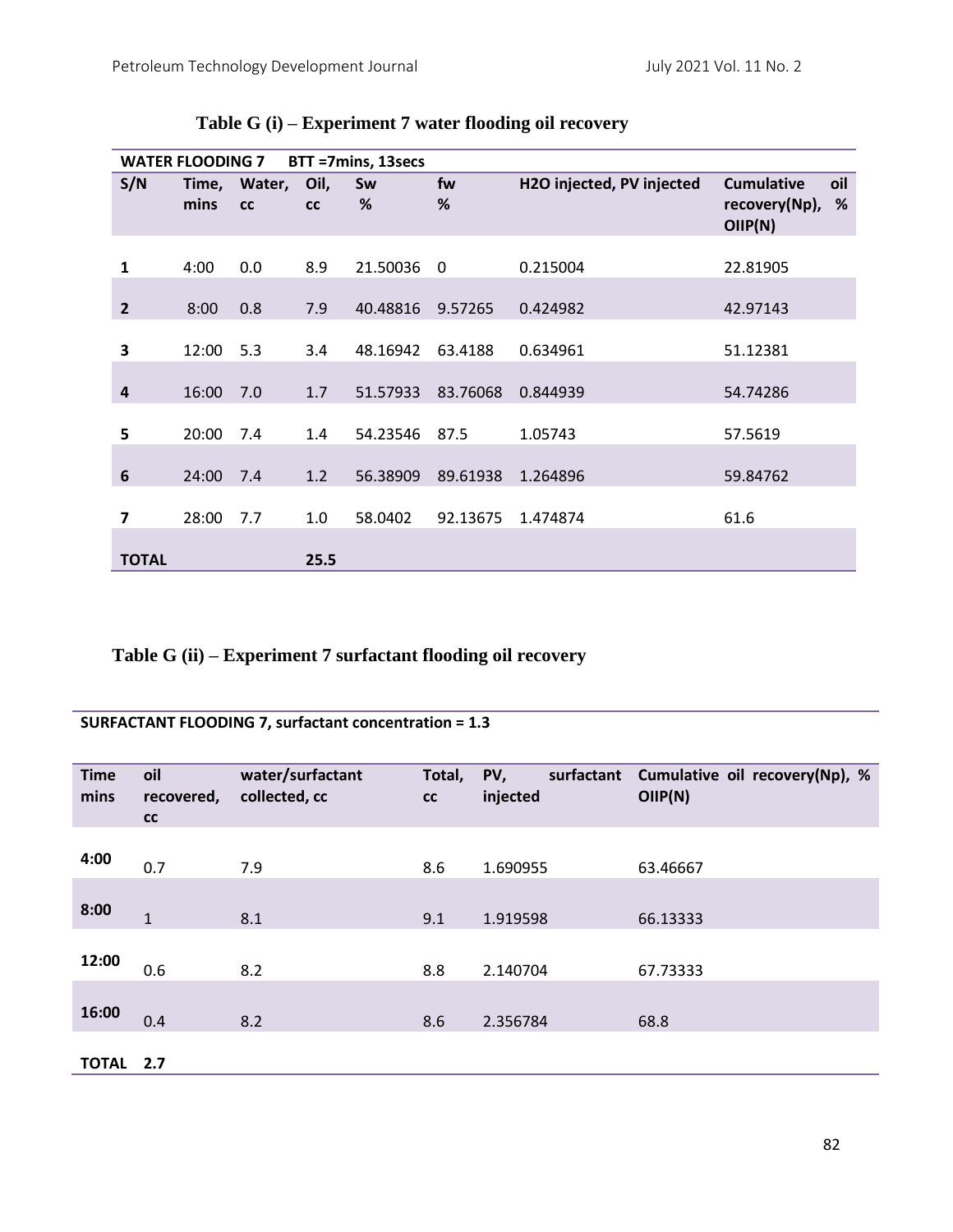| <b>POLYMER FLOODING 7</b> |                         |                                |                        |                 |         |                                               |             |
|---------------------------|-------------------------|--------------------------------|------------------------|-----------------|---------|-----------------------------------------------|-------------|
| <b>Time</b><br>mins       | Oil<br>recovered,<br>cc | water/polymer<br>collected, cc | <b>Total</b><br>$,$ CC | PV,<br>Injected | polymer | <b>Cumulative</b><br>recovery(Np),<br>OIIP(N) | oil<br>$\%$ |
| 4:00                      | 0.2                     | 8.4                            | 8.6                    | 2.572864        |         | 69.33333                                      |             |
| 8:00                      | 0.3                     | 8.7                            | 9.0                    | 2.798995        |         | 70.13333                                      |             |
| 12:0<br>0                 | 0.3                     | 8.7                            | 9.0                    | 3.025126        |         | 70.93333                                      |             |
| 16:0<br>$\mathbf 0$       | 2.8                     | 6.0                            | 8.8                    | 3.246231        |         | 78.4                                          |             |
| 20:0<br>0                 | 1.8                     | 6.5                            | 8.3                    | 3.454774        |         | 83.2                                          |             |
| 24:0<br>$\mathbf 0$       | 0.4                     | 8.6                            | 9.0                    | 3.680905        |         | 84.26667                                      |             |
| 28:0<br>0                 | 0.2                     | 8.4                            | 8.6                    | 3.896985        |         | 84.8                                          |             |

| Table G (iii) – Experiment 7 polymer flooding oil recovery |  |  |  |  |
|------------------------------------------------------------|--|--|--|--|
|------------------------------------------------------------|--|--|--|--|

**TOTAL 6.0**



**Figure 12: Oil Recovery Curve-Experiment 7**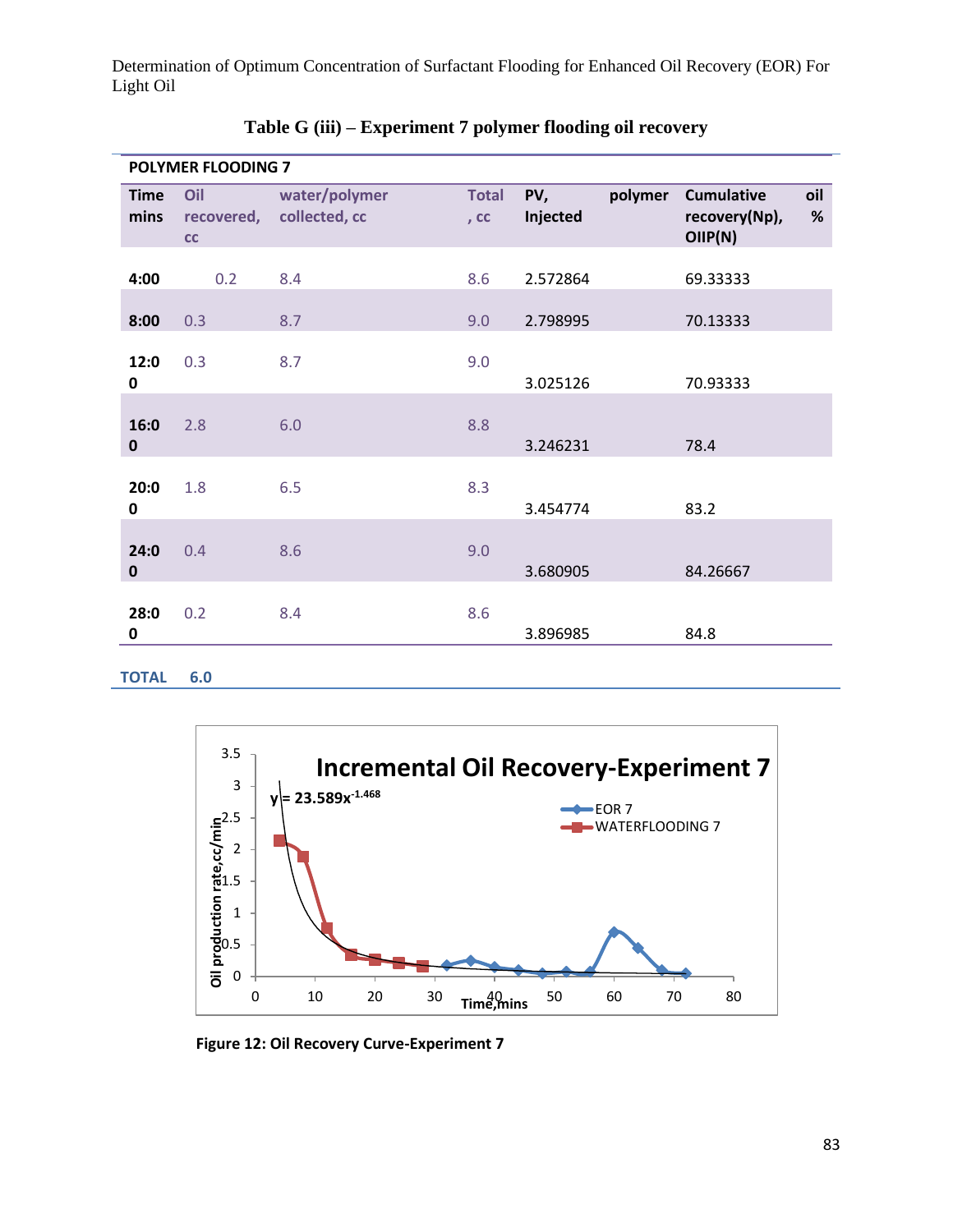| <b>WATER FLOODING 8</b> |               |                     | BTT =5mins, 50secs |         |         |                              |                                                        |
|-------------------------|---------------|---------------------|--------------------|---------|---------|------------------------------|--------------------------------------------------------|
| S/N                     | Time,<br>mins | Water,<br><b>CC</b> | Oil,<br><b>CC</b>  | Sw<br>% | fw<br>% | H2O injected, PV<br>injected | oil<br><b>Cumulative</b><br>recovery(Np), %<br>OIIP(N) |
| $\mathbf{1}$            | 4:00          | 0.0                 | 8.2                | 19.3590 | 0       | 0.19359                      | 21.0433                                                |
| $\mathbf{2}$            | 8:00          | 4.0                 | 4.8                | 30.4213 | 46.8750 | 0.4018                       | 33.0680                                                |
| 3                       | 12:00         | 5.0                 | 4.0                | 39.5315 | 57.2519 | 0.6149                       | 42.9708                                                |
| 4                       | 16:00         | 7.0                 | 2.0                | 43.7612 | 80.1527 | 0.8280                       | 47.5685                                                |
| 5                       | 20:00         | 7.6                 | 1.4                | 46.5268 | 87.0229 | 1.0412                       | 50.5747                                                |
| 6                       | 24:00         | 7.8                 | 1.2                | 48.8043 | 89.3130 | 1.2543                       | 53.0504                                                |
| 7                       | 28:00         | 8.0                 | 1.0                | 50.5938 | 91.6031 | 1.4674                       | 54.9956                                                |
| 8                       | 32:00         | 8.6                 | 0.8                | 51.8952 | 94.1606 | 1.6903                       | 56.4103                                                |
| 9                       | 36:00         | 8.3                 | 0.6                | 52.7086 | 96.1390 | 1.9009                       | 57.2944                                                |
| <b>TOTAL</b>            |               |                     | 24                 |         |         |                              |                                                        |

**Table H (i)– Experiment 8 water flooding oil recovery**

## **Table H (ii)– Experiment 8 surfactant flooding oil recovery**

| <b>Time</b><br>mins | oil<br>recovered,<br>cc | water/surfactant<br>collected, cc | Total,<br>cc | <b>PV,surfactant</b><br>injected | Cumulative oil recovery(Np), %<br>OIIP(N) |
|---------------------|-------------------------|-----------------------------------|--------------|----------------------------------|-------------------------------------------|
| 4:00                | 0.4                     | 8.2                               | 8.6          | 2.1108                           | 58.3554                                   |
| 8:00                | 0.5                     | 8.5                               | 9.0          | 2.3304                           | 59.6817                                   |
| 12:00               | 0.8                     | 7.4                               | 8.2          | 2.5305                           | 61.8037                                   |
| 16:00               | 1.0                     | 8.0                               | 9.0          | 2.7501                           | 64.4562                                   |
| <b>TOTAL</b>        | 2.7                     |                                   |              |                                  |                                           |

**SURFACTANT FLOODING 8, surfactant concentration = 1.5**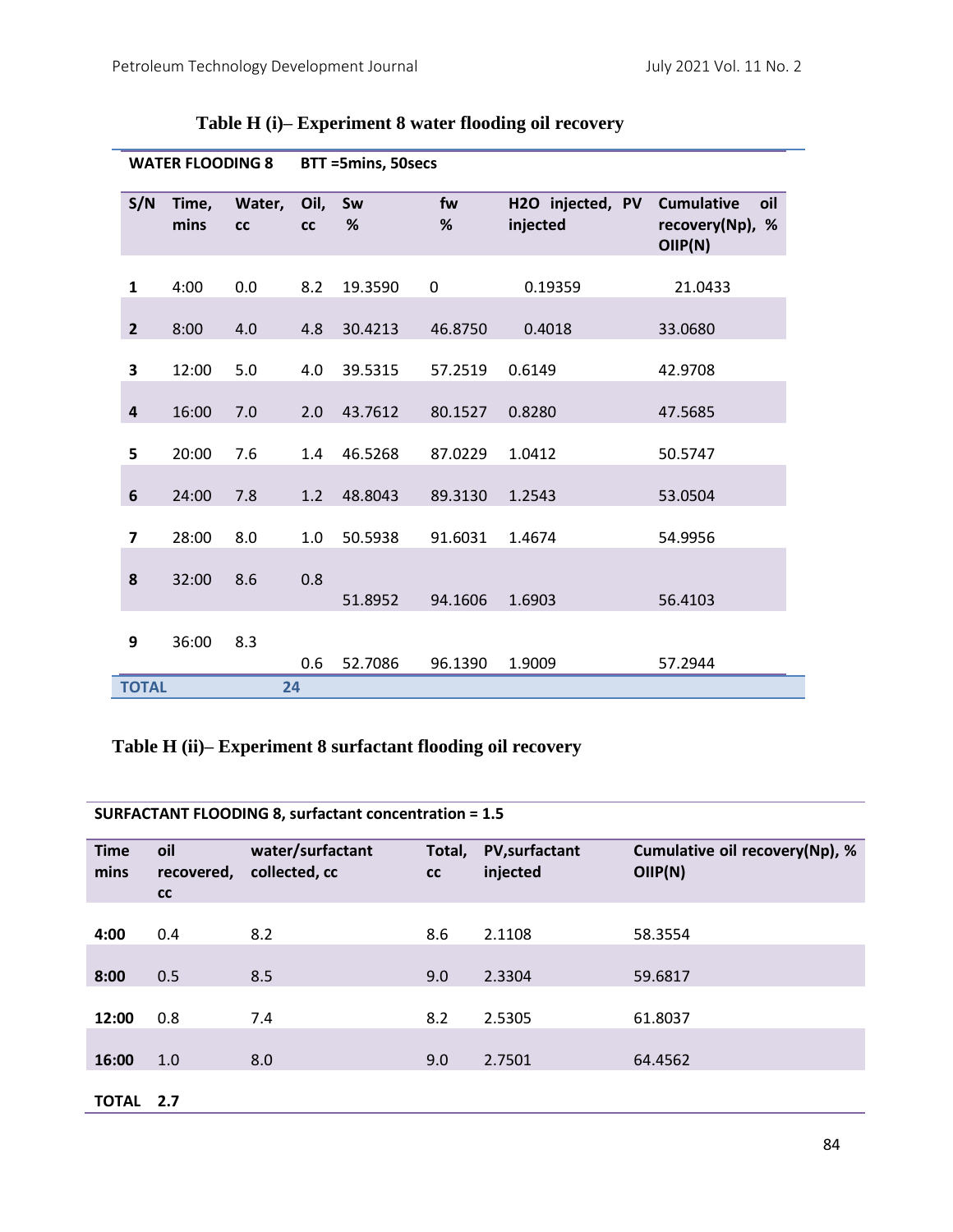| <b>Time</b><br>mins | Oil<br>recovered<br>, $cc$ | water/polymer<br>collected, cc | <b>Total</b><br>, CC | PV,<br>Injected | polymer | <b>Cumulative</b><br>recovery(Np),<br>OIIP(N) | oil<br>$\%$ |
|---------------------|----------------------------|--------------------------------|----------------------|-----------------|---------|-----------------------------------------------|-------------|
| 4:00                | 0.6                        | 8.2                            | 8.8                  | 2.9649          |         | 66.0478                                       |             |
| 8:00                | 0.8                        | 7.8                            | 8.6                  | 3.1747          |         | 68.1698                                       |             |
| 12:00               | 1.2                        | 7.6                            | 8.8                  | 3.3895          |         | 71.3528                                       |             |
| 16:00               | 2.0                        | 6.4                            | 8.4                  | 3.5944          |         | 76.6578                                       |             |
| 20:00               | 1.7                        | 7.0                            | 8.7                  | 3.8067          |         | 81.1671                                       |             |
| 24:00               | 0.8                        | 8.1                            | 8.9                  | 4.0239          |         | 83.2891                                       |             |
| 28:00               | 0.6                        | 8.2                            | 8.8                  | 4.2387          |         | 84.8806                                       |             |
| <b>TOTAL</b>        | 6.7                        |                                |                      |                 |         |                                               |             |

**Table H (iii) – Experiment 8 polymer flooding oil recovery**

**POLYMER FLOODING 8**



**Figure 13 Oil Recovery Curve-Experiment 8**